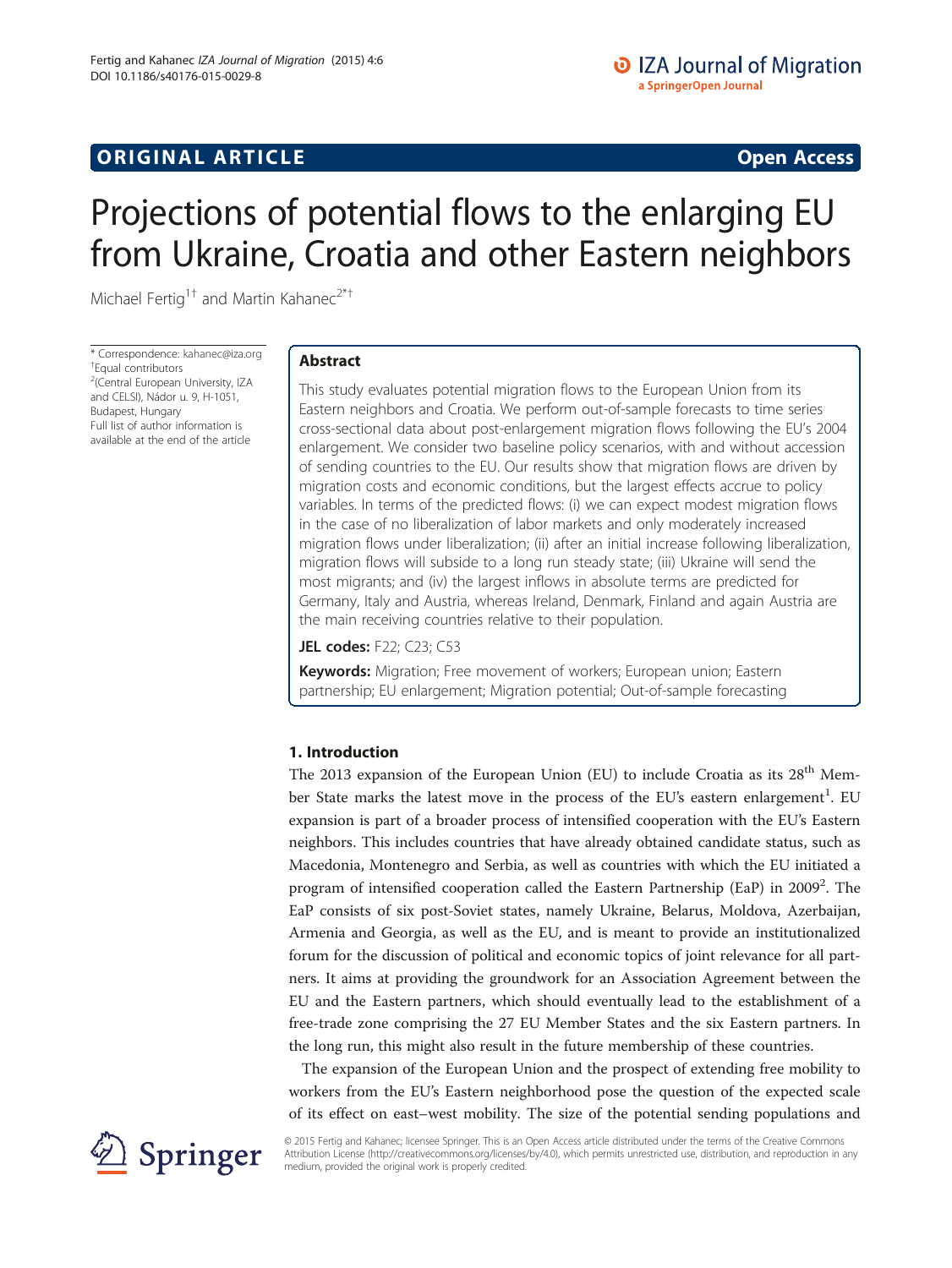the economic discrepancies indicate the existence of nontrivial migration potential. According to the IMF's World Economic Outlook Database (September 2011), Macedonia, Montenegro and Serbia have a total population of slightly more than 10 million, and the six EaP partner countries exhibited a population of almost 76 million people in 2009 (i.e., around 18 per cent of the EU27 total), of which approximately 46 million live in Ukraine. The average GDP per capita (pc) in purchasing-power-parities (PPP) in these countries amounted to slightly more than 9,260 US-\$ in the same year. However, there is quite a large heterogeneity within this country group. At the lower end of the distribution, Moldova displays a GDP pc in PPP of around 2,860 US-\$, whereas Croatia forms the upper end with around 17,800 US-\$, followed by Belarus with slightly more than 12,700 US-\$. For comparison, the average GDP pc in PPP of the EU in 2009 amounts to almost 29,700 US-\$, and in the Euro-area, it amounts to more than 31,800 US-\$. However, also within the EU considerable heterogeneity hides behind these averages.

In the past, EU enlargements entailed controversial discussions with respect to the potential consequences of extending the free movement of labor regulation to the new Member States. This was especially the case in the context of the enlargements towards Central and Eastern Europe in 2004 and 2007, respectively. Consequently, existing Member States implemented different policies towards workers from the accession countries (for a synoptic overview, see the European Commission ([2008](#page-25-0)), p. 11). Whereas the majority of EU-15-countries fully or partially restricted mobility for a transitional period of some years, Ireland, Sweden and the UK allowed free access for workers from countries of the 2004 enlargement round from the outset. By contrast, only Finland and Sweden fully opened their labor markets for Bulgarian and Romanian nationals. In particular, the enlargement towards the eight Central and Eastern European countries (EU-8) in 2004 induced migratory movements from east to west, which from some observers were characterized as being "spectacular" (Kaczmarczyk and Okolski [2008\)](#page-26-0), with the different transitional arrangements displaying substantial effects on observable flows.

Against this background, this paper aims at assessing potential migration flows to the EU from the countries with which the EU is intensifying cooperation – recent entrant Croatia, several candidate countries and members of the EaP program – by utilizing the experiences of the enlargement wave of 2004. In essence, we venture to answer the question of how much (additional) immigration should be expected if EaP countries were allowed to enter the EU and if free movement of workers regulations were extended to them. To this end, we use a well-established model to estimate the determinants of immigration from the accession countries to the EU-15. This model allows for the distinguishing between short- and long-term factors impinging upon observable migration flows. The long-run coefficients are subsequently used to forecast the immigration potential from EaP-countries under different policy scenarios or transitional arrangements. Since this is a double extrapolation exercise – over time and across space – we have to invoke some identification assumptions that must hold to ensure that the forecasts are valid. Whereas the EaP-countries differ from the EU-8 countries in some aspects, the majority of the EU-8 countries share a common history with the EaP-countries in that they are rather young market economies which all underwent a deep economic and political transformation process during the 1990s. Hence, there are reasons to believe that EaPcountries are comparable to EU-8 countries in many social, economic and political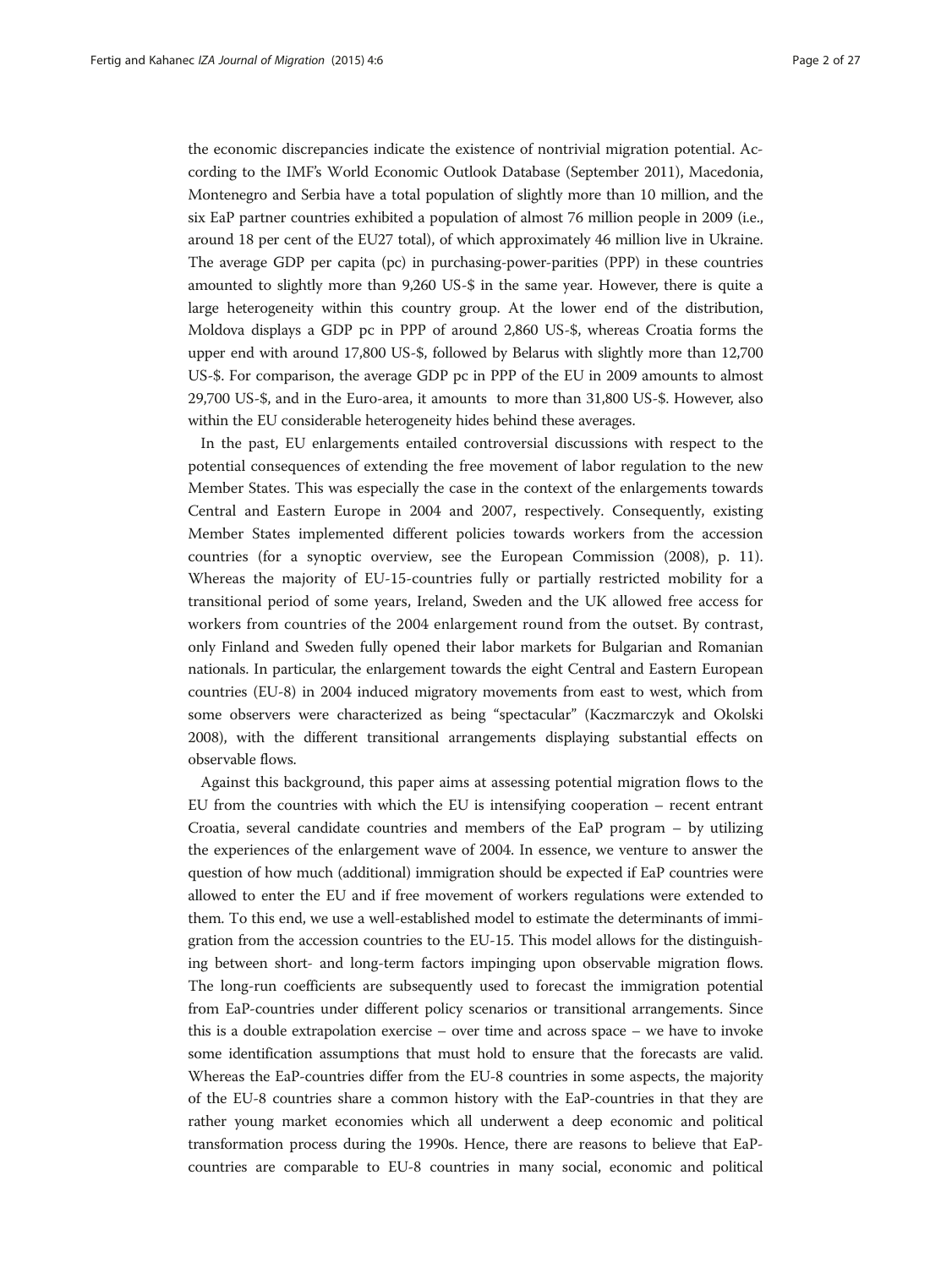aspects. This comparability is of course understood within pre- and post-treatment periods: EU-8 before EU accession compares to EaP in the beginning of 2010s, and EU-8 after EU accession compares to EaP after hypothetical EU accession.

Our empirical results suggest that while economic and demographic variables matter, migration flows are mainly driven by policy variables. From the policy perspective, our key results are that the migration potential from the studied sending countries is modest, the liberalization of migrants' access to receiving labor markets increases migration flows, albeit only temporarily, and Ukraine will remain the main source country, whereas Germany, Italy and Austria are expected to receive most of these migrants in absolute terms. Relative to the sending countries' population in 2010, Ireland, Denmark, Finland and again Austria are the main receiving countries,

The rest of the paper is organized as follows. In the next section, we provide some stylized facts and a brief overview of the literature regarding migration within the EU. Section [3](#page-8-0) then describes the theoretical model together with its empirical specification and the utilized data before estimation results are presented in section [4](#page-10-0). In section [5](#page-14-0), we provide different forecasting scenarios, and section [6](#page-22-0) concludes.

## 2. Migration within the EU – stylized facts and review of literature

Despite the free movement of workers regulation, migration streams within the EU were rather low between the 1980s and the beginning of the 2000s. Against the background of rather large and persistent regional differentials in wages and employment prospects, one might even argue that within-EU migration activities were too low during this period (see Fertig, Michael and Christoph M. Schmidt [2002](#page-25-0)). Even the enlargements of the EU towards Southern Europe (Greece in 1981 as well as Spain and Portugal in 1986) did not induce any remarkable changes in observed migration flows (see, e.g., Bover and Pilar Velilla [2001\)](#page-25-0). To illustrate this for the most recent past, Figure [1](#page-3-0) provides intra-EU migration flows for the EU-12 countries<sup>3</sup> (without Greece, due to missing data).

From this figure, it becomes transparent that net-migration (i.e., inflows minus outflows) from other core Member States of the EU is negative for the case of Germany throughout all years; that is, emigration of nationals from the EU-11 countries exceeded immigration from these countries in every year. In all Member States, netmigration was positive and varied between a few hundred and more than 40,000 persons per year. However, it was less than 15,000 persons per year in the majority of countries and years. This rather low net-immigration or – in the case of Germany, even substantial net-emigration – stands in stark contrast to the persistent relative income differentials (i.e., ratios of per-capita-incomes in purchasing power parities) between the countries of the EU-12, as illustrated in Figure [2](#page-3-0), which indicates that per-capitaincomes in Germany, the Netherlands and UK are substantially and persistently higher than in Portugal and Spain<sup>4</sup>. Furthermore, we do not even observe any convergence between the considered country pairs. By contrast, the PCI-ratios start to increase after 2004, having been almost constant before. This is especially evident for the case of Portugal. Against this background, the potential average returns of migration within the EU seem to be high and increasing over time, although migration activities remain constantly low. Hence, the (real or perceived) costs of moving to another European Member State seem to be extremely high, despite the free movement of labor regulation.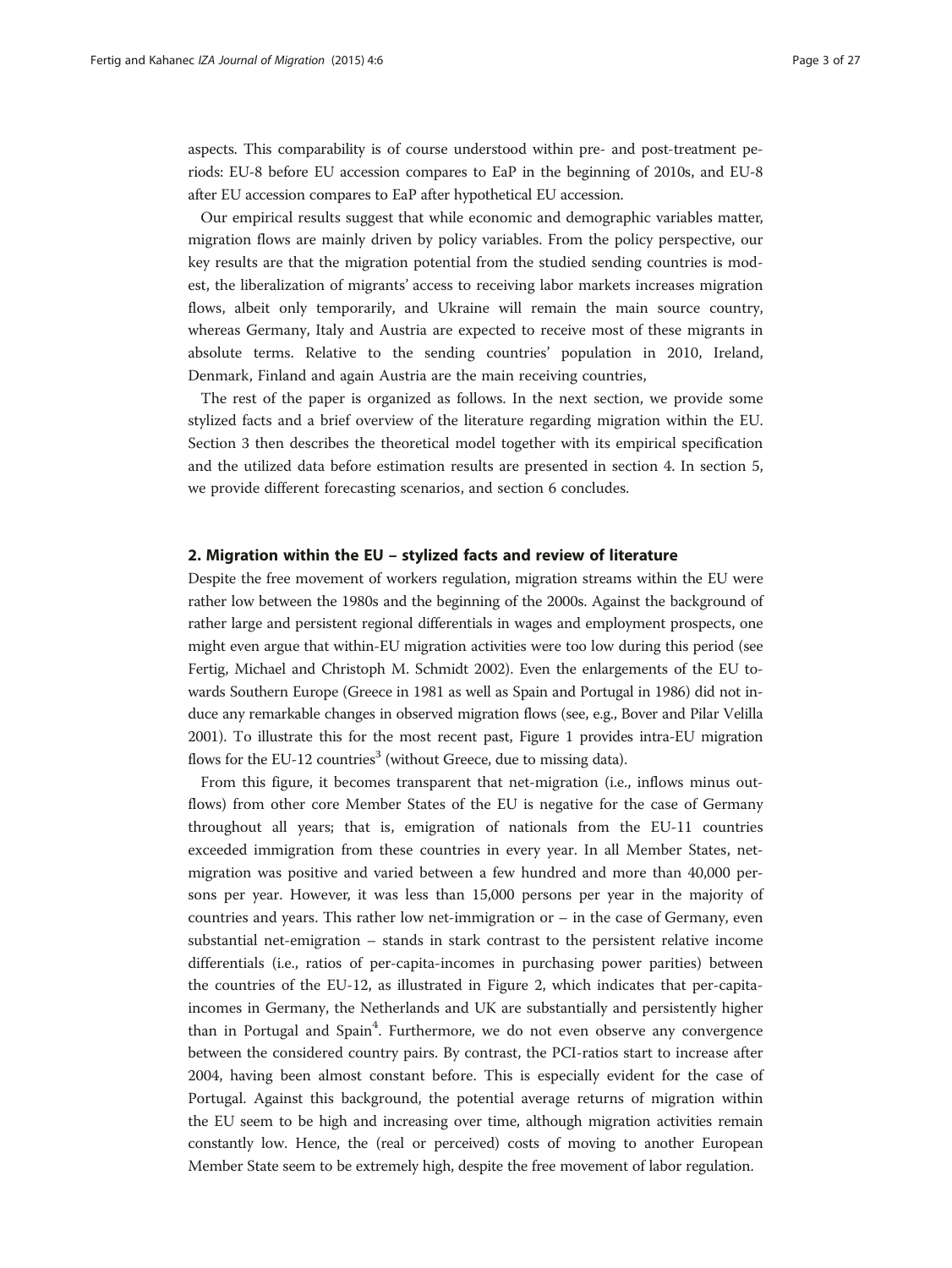<span id="page-3-0"></span>

However, the enlargement of the EU-15 towards the eight Central and Eastern European countries plus Cyprus and Malta in 2004, as well as the enlargement of 2007, induced (Bulgaria and Romania) induced considerable migratory movements from east to west within the enlarged EU. In this context, the transitional arrangements with respect to the free movement of labor regulation evidently displayed substantial effects on observable migration flows. According to European Commission [\(2008](#page-25-0), p. 115), the stock of resident foreign nationals from the EU-10 accession countries in the EU-15 countries

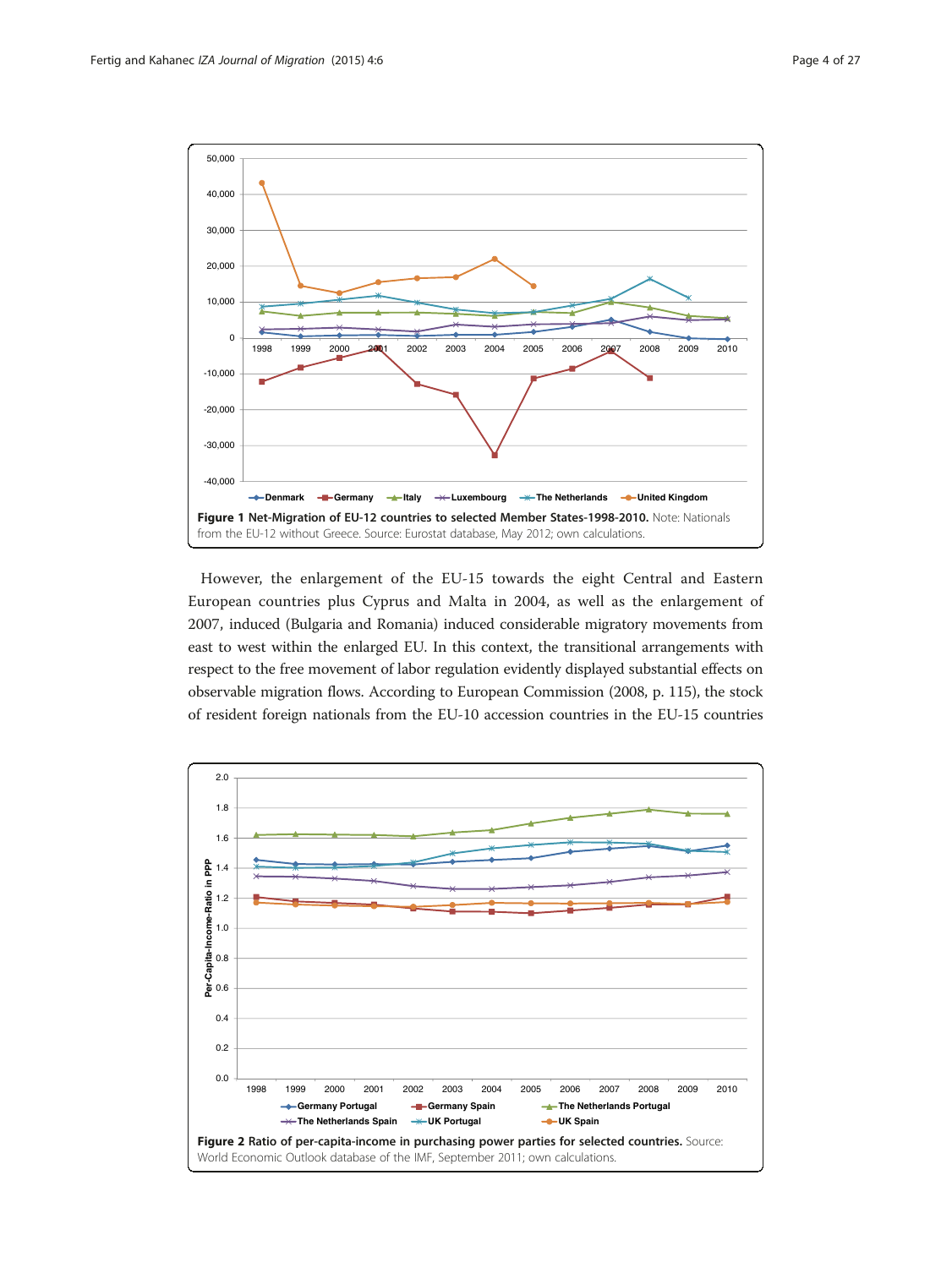more than doubled from 924,000 persons in 2003 to 2,016,000 in 2007. Interestingly, the same observation holds for the 2007 accession countries of Bulgaria and Romania. Despite entering the EU as recently as 2007, the number of residents from these two countries in other EU-15 Member States increased from 691,000 in 2003 to 1,331,000 persons in 2006 and further to 1,617,000 people in 2007. Hence, the stock of Bulgarian and Romanian nationals in the EU-15 almost doubled even prior to their EU-accession. Figure 3 illustrates this for the 2004 EU-8 accession countries from Central and Eastern Europe as well as the EU-2 (Bulgaria and Romania) accession countries of 2007.

It becomes apparent from this figure that the stock of EU-8 nationals residing in the EU-15 continuously increased from 1998 to 2008. However, the slope of this increase became considerably steeper after their accession in 2004, with the stock of immigrants from the EU-8 countries increasing by almost 23 percent from 2004 to 2005. The growth rate one year later was slightly less than 32 percent, and between 2006 and 2007 it was around 25 percent. However, growth rates declined considerably after 2007, which might be the result of the financial and economic crisis in Europe and/or an indication for satiation. In contrast to the pattern for the EU-8 countries, the stock of Bulgarian and Romanian nationals residing in one of the EU-15 Member States displays a remarkable increase before 2007, with average annual growth rates of slightly less than 25 percent. The post-accession development was very similar to this pattern, with average annual growth rates of around 24 percent.

As already emphasized by Brücker et al. [\(2009\)](#page-25-0), post-accession migratory movements not only differ in size but also in their regional distribution with respect to the main destination countries. Table [1](#page-5-0) provides the shares of total net-inflows into the EU-15 for each Member State. This table clearly indicates that Germany, the UK and Spain constituted the main destination countries for immigrants from the EU-8 in the preaccession era. Indeed, after 2004, the UK alone received almost half of all immigrants

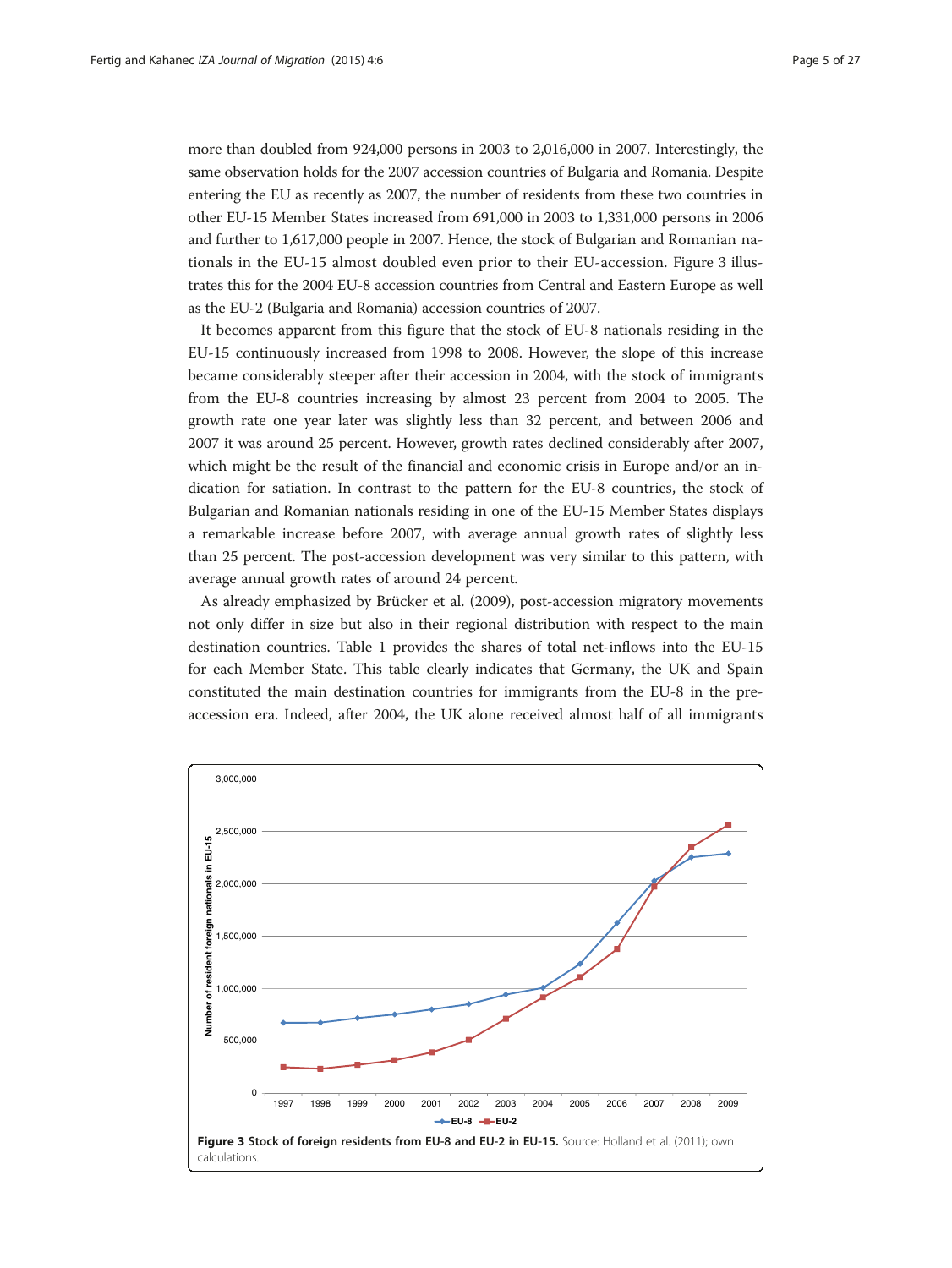|                                                  | <b>Belgium</b> | <b>Denmark</b> | Germany        | Ireland    | Greece             |
|--------------------------------------------------|----------------|----------------|----------------|------------|--------------------|
| Net-migration from EU-8 between<br>1998 and 2003 | 3.5            | 0.8            | 29.5           | 6.1        | 5.4                |
| Net-migration from EU-8 between<br>2004 and 2009 | 1.3            | 1.7            | 13.7           | 12.1       | 0.2                |
| Net-migration from EU-2 between<br>1998 and 2006 | 1.0            | 0.1            | $-0.1$         | 0.4        | 3.3                |
| Net-migration from EU-2 between<br>2007 and 2009 | 1.9            | 0.7            | 6.3            | 0.7        | 6.0                |
|                                                  | Spain          | <b>France</b>  | Italy          | Luxembourg | <b>Netherlands</b> |
| Net-migration from EU-8 between<br>1998 and 2003 | 13.3           | 0.6            | 7.2            | 0.2        | 1.4                |
| Net-migration from EU-8 between<br>2004 and 2009 | 6.5            | 0.2            | 5.4            | 0.5        | 3.1                |
| Net-migration from EU-2 between<br>1998 and 2006 | 57.8           | 3.6            | 28.3           | 0.0        | 0.3                |
| Net-migration from EU-2 between<br>2007 and 2009 | 17.1           | 1.5            | 46.5           | 0.0        | 1.4                |
|                                                  | <b>Austria</b> | Portugal       | <b>Finland</b> | Sweden     | UK                 |
| Net-migration from EU-8 between<br>1998 and 2003 | 2.3            | $0.2^{\circ}$  | 1.4            | $-0.4$     | 28.5               |
| Net-migration from EU-8 between<br>2004 and 2009 | 1.8            | 0.1            | 1.1            | 2.7        | 49.5               |
| Net-migration from EU-2 between<br>1998 and 2006 | 0.8            | 1.3            | 0.0            | $-0.1$     | 3.3                |
| Net-migration from EU-2 between<br>2007 and 2009 | 4.9            | 2.6            | 0.1            | 0.8        | 9.5                |

<span id="page-5-0"></span>

| Table 1 Regional distribution of net-inflows to EU-15 in percentages |  |  |  |  |
|----------------------------------------------------------------------|--|--|--|--|
|----------------------------------------------------------------------|--|--|--|--|

Source: Holland et al. [\(2011](#page-26-0)); own calculations.

from the EU-8. Germany was still among the main receiving countries during this period, whereas Spain was replaced by Ireland. However, this picture is considerably different for the EU-2 countries, as the main destinations for nationals from Bulgaria and Romania used to be Spain and Italy prior to accession, and Italy and Spain thereafter. However, a few EU-15 Member States experienced a substantial increase in netimmigration from these accession countries, with Germany, Austria and the UK displaying the highest rates of increase.

From the sending countries' perspective, Poland, Bulgaria and Romania experienced the largest net-outflow of inhabitants in the direction of the EU-15. In 2009, almost 1.5 million Polish citizens resided in one of the EU-15 Member States, whereas the corresponding numbers for Bulgaria and Romania are slightly less than 0.5 million and more than two million individuals, respectively. However, Poland and Romania are also the two countries with the largest populations, with Bulgaria ranked fifth, following the Czech Republic and Hungary. Hence, it is unsurprising that a large number of Polish and Romanian nationals live outside their countries. Consequently, it seems to be more sensible to consider the relative outflows – with Figure [4](#page-6-0) providing the population share of EU-8- and EU-2-nationals living in one of the EU-15 Member States – thus accounting for the population size in the sending country. The figure indicates that Romanian citizens display the largest group of non-national residents in the EU-15 among the accession countries in relative terms. However, and in contrast to absolute numbers, the Baltic States are now also found in the top group, whereas the share of Polish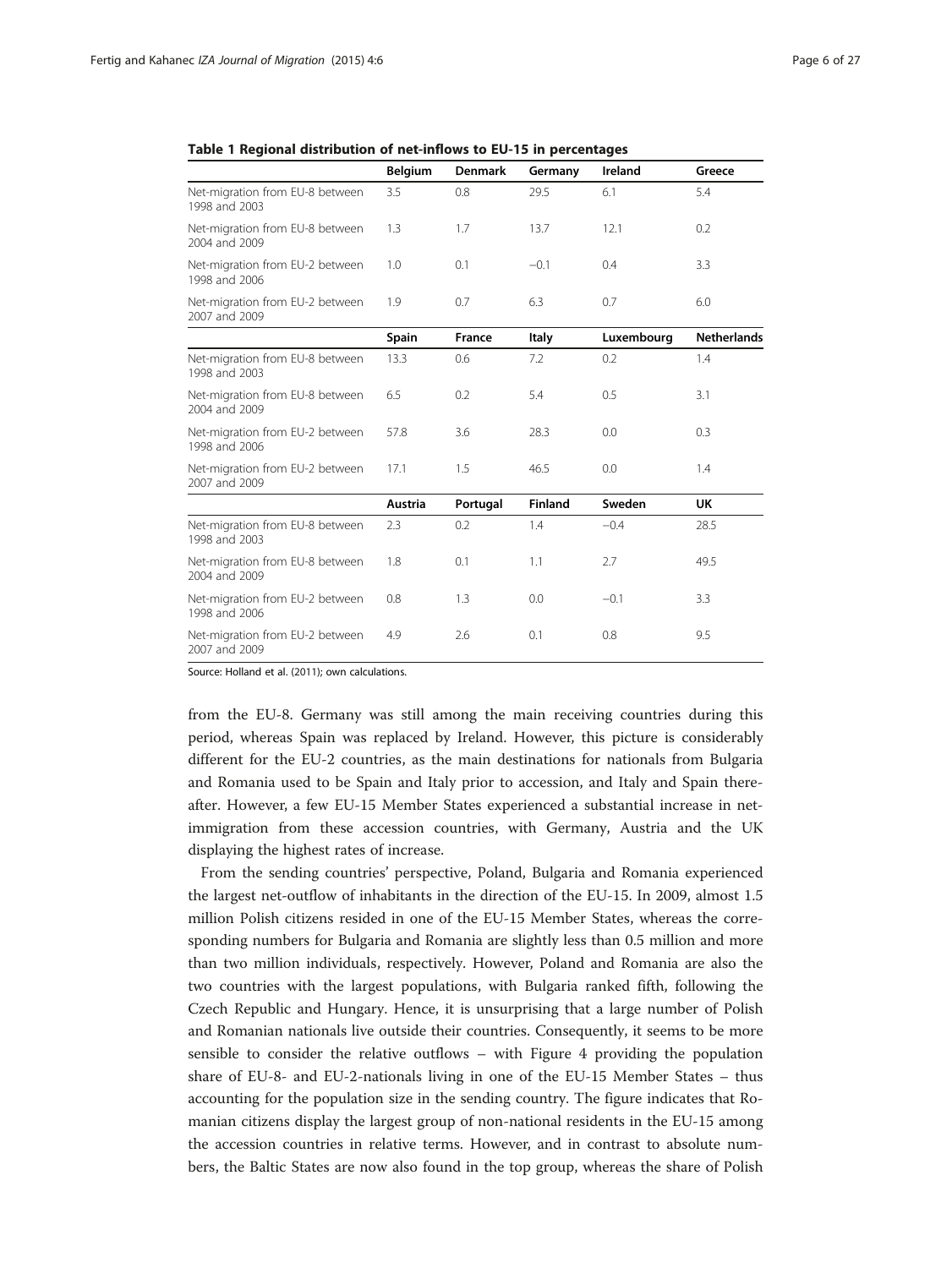<span id="page-6-0"></span>

nationals in the EU-15 is relatively small relative to the population at home. Kahanec, Pytliková and Zimmermann [\(2015\)](#page-26-0) show that migration flows in an enlarging European Union indeed responded positively to EU enlargement and labor market opening. They also evaluate the effects of economic shocks, arguing that whereas the adverse economic situation in source countries was one of the primary push-factors, short-term fluctuations in the sending countries did not prove to be significant. However, shortterm variation in destination countries' GDP per capita and unemployment rates affected mobility patterns significantly in the expected directions, with weaker economies attracting fewer migrants. This indicates responsiveness of migration flows to the Great Recession.

The literature offers some tentative conclusions regarding the economic consequences of these migration flows. Kahanec ([2013b\)](#page-26-0) scrutinizes the experiences of the two enlargement waves by assessing actual migration flows and reviewing their effects on the labor markets of receiving and sending countries. The author concludes that the available evidence does not indicate negative effects on the receiving countries' labor markets or welfare systems. However, sending countries run the risk of skill shortages in certain occupations or sectors, as well as instability of public finances. On the other hand, Elsner [\(2013a](#page-25-0), [2013b](#page-25-0)) identifies positive effects of out-migration on wages in Lithuania; additionally, outmigration might uncover potential benefits through brain circulation.

Hazans and Kaia Philips ([2010\)](#page-26-0) use labor force survey data for the period 2002 to 2007 and several other surveys to compare the profile of Baltic temporary workers abroad before and after EU accession with that of stayers and return migrants. The authors find significant changes in how ethnicity and citizenship affect workers' mobility. According to the authors' results, in the first two years after 2004, 11 to 13 percent of migrants from Lithuania and Estonia and 15 percent of their Latvian counterparts were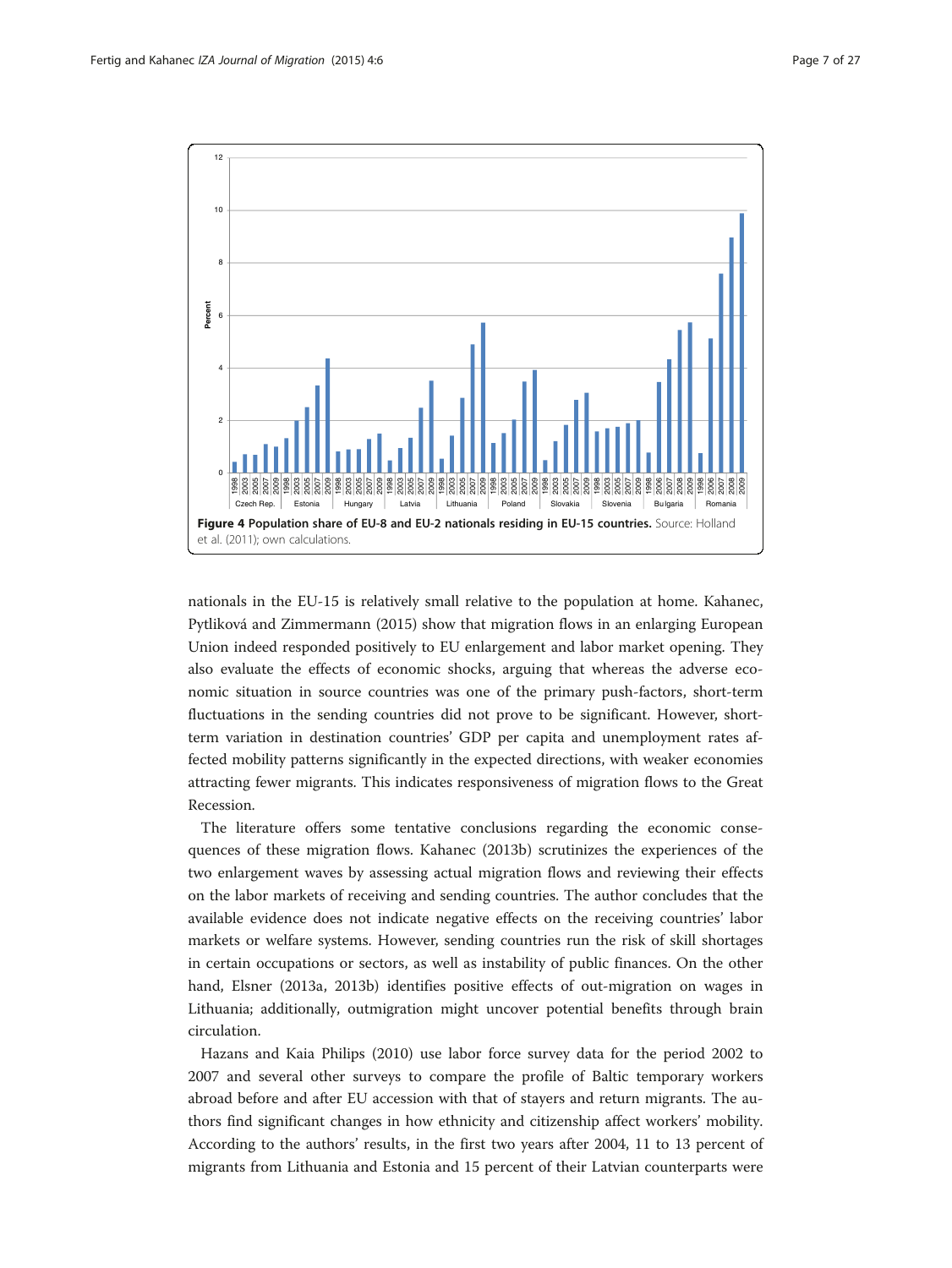unemployed in the home country in the previous year, while around 7 percent were either students or pupils. These proportions exceed those observed among stayers by a factor of three to four, indicating that work abroad has represented an important coping strategy for the Baltic unemployed or potentially unemployed. Furthermore, Hazans and Kaia Philips [\(2010\)](#page-26-0) point out that the two-thirds to three-quarters of all migrants had secondary education and that enlargement changed the skill composition of migrants. In the years prior to 2004, Lithuanian migrants had the same skill distribution as stayers, while Latvian and Estonian migrants were on average more educated than stayers. Post-accession migrants from all three countries were significantly less educated than stayers, with this gap tending to increase over time.

Dustmann and Tommaso Frattini [\(2011\)](#page-25-0) point out that different historical and economic developments resulted in different immigration experiences from different countries of origin. While some European countries have been immigration countries since the 1960s, others emerged as immigration countries around two decades ago. Consequently, European countries presently exhibit very dissimilar immigrant populations with respect to the country of origin, ethnicity and education. Labor market integration of immigrants remains a key policy challenge in Europe, as migrants face significant barriers impeding their access to the labor market or social welfare provisions (Constant et al. [2009;](#page-25-0) Kahanec et al. [2013a](#page-26-0)). Human capital gaps are another limiting factor, with some migrant populations exhibiting educational attainment comparable or even exceeding that of the natives, while others are lagging behind (Dustmann and Tommaso Frattini [2011;](#page-25-0) Kahanec [2013a](#page-26-0)). Danzer and Dietz [\(2014](#page-25-0)) document that immigrant populations from EaP countries have higher educational attainments than natives in the EU and that some seem to attempt to preempt the risk of downskilling by taking training courses before departure. While downskilling into jobs below one's educational attainment is a widespread problem, temporary migrants tend to compensate for this disadvantage by working longer hours (Kahanec and Shields [2013\)](#page-26-0).

Kahanec and Zimmermann [\(2010\)](#page-26-0) provide an encompassing account of the early post-accession period, highlighting: (i) the positive role of east–west mobility for allocative efficiency of EU labor markets; (ii) the lack of evidence on negative labor market effects of migration; and (iii) potential benefits, as well as some policy challenges, of brain circulation for the sending countries<sup>5</sup>.

With respect to the driving forces behind observable international migration flows, the literature suggests a variety of explanations depending on the sample of countries and the time period analyzed. Kim and Cohen [\(2010\)](#page-26-0) investigate the determinants of international migration flows into 17 Western countries from 230 origin countries during a period ranging from 1950 to 2007. To this end, they regress the logarithm of the number of migrants on a set of demographic, geographic and social explanatory variables. The authors find that demographic and geographic factors are the most important driving forces behind observable inflows. Specifically, the population of origin and destination country, the infant mortality rate of origin and destination, the distance between capitals and the land area of the destination display a significant and substantial impact on immigration activities. Furthermore, a young age structure in the destination was associated with lower inflows, while a young age structure in the origin was associated with higher inflows. By contrast, social and historical determinants proved to be less important. While Borjas (1999), in his seminal article, found some welfare magnet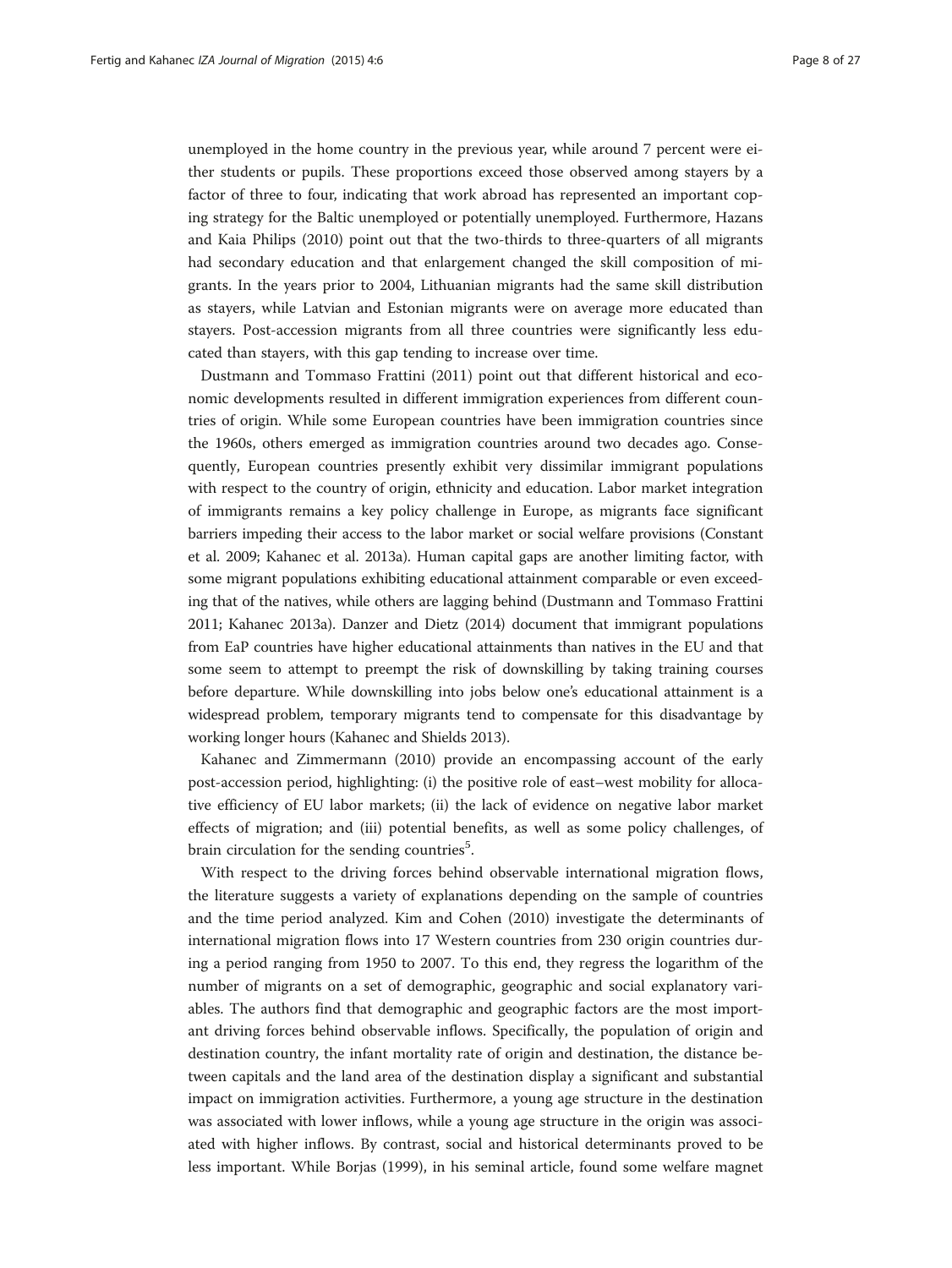<span id="page-8-0"></span>effect on migration flows within the US, the ensuing literature finds rather weak magnet effects in international or European contexts (DeGiorgi and Pellizzari [2009](#page-25-0); Pedersen et al. [1990](#page-26-0); Giulietti et al. [2013\)](#page-25-0).

A number of studies looking at EaP-migrants in the EU from a policy perspective have appeared recently. Clark and Drinkwater ([2014](#page-25-0)) report that flows from EaPcountries to the UK declined following changes of UK immigration policies. Those remaining in the UK are in many aspects similar to EU-8 migrants, including their relatively high educational attainment, but exhibit lower employment rates and higher occupational status (although not as high as for migrants from the old member states). Biavaschi and Zimmermann ([2014\)](#page-25-0), in a study on Germany, document relatively worse labor market outcomes of EaP-migrants vis-à-vis other migrant groups but argue that they possess skills that will be demanded in the German labor market. Marchetti et al. ([2014](#page-26-0)) discuss the Italian experience focusing on migrants from the two EaP-countries that send most migrants to Italy: Moldova and Ukraine. The authors argue that distinct patterns have emerged for both source countries; whereas Ukrainian migrants are mostly mature women with temporary migration plans, Moldovan migrants are younger and with a higher proportion of males, tend to have permanent intentions, and come for family reunification. Farré and Rodríguez-Planas [\(2014\)](#page-25-0) find that the employment rate of EaP-migrants (mainly Ukrainians) in Spain is similar to that of the natives, mainly because of their higher educational attainment and a quick adjustment that offsets the effects of an employment penalty they face upon arrival. In a similar vein, Duszczyk and Paweł Kaczmarczyk [\(2013\)](#page-25-0) document the prevalence of women, young, and well educated workers from Ukraine among EaP-migrants in Poland, indicating that their skills tend to complement those of the native labor force. There is little evidence available about migrants from Croatia, Macedonia, Montenegro, or Serbia separately in (the rest of) the EU, but several studies document labor market segmentation between natives and immigrants from the former Yugoslavia in the EU (e.g., Constant and Massey [2005](#page-25-0)).

Concerning the determinants of migration, Danzer and Dietz ([2014](#page-25-0)) look at the determinants of temporary out-migration from Armenia, Belarus, Georgia, Moldova, and Ukraine in 2006. They find that the incidence of migration to the EU was lower for the less educated and previously unemployed, but higher for those who invested in their human capital prior to departure (including language skills) or were older. Several papers attempt to predict the migration potential of the accession candidates of the previous enlargement rounds (see, e.g., Bauer, Thomas and Klaus F. Zimmermann [1999](#page-25-0); Fertig [2001;](#page-25-0) Fertig and Schmidt [2001](#page-25-0); and Orlowski et al. [2000](#page-26-0)), with the majority of them deriving a rather modest forecast. Zaiceva [\(2006\)](#page-26-0) provides an encompassing overview of the literature on migration projections with respect to EU-enlargement. To the best of our knowledge, to date there is no study that systematically predicts migration flows from EU's Eastern neighbors or Croatia to (the rest of) the EU.

## 3. Theoretical model, empirical specification and data

In order to estimate the structural relationship between migration flows and its determinants, we use an adaption of the model of Hatton ([1995](#page-25-0)) to time series cross-sectional data (for a detailed description, see Fertig [\(2001\)](#page-25-0). The theoretical model is formulated in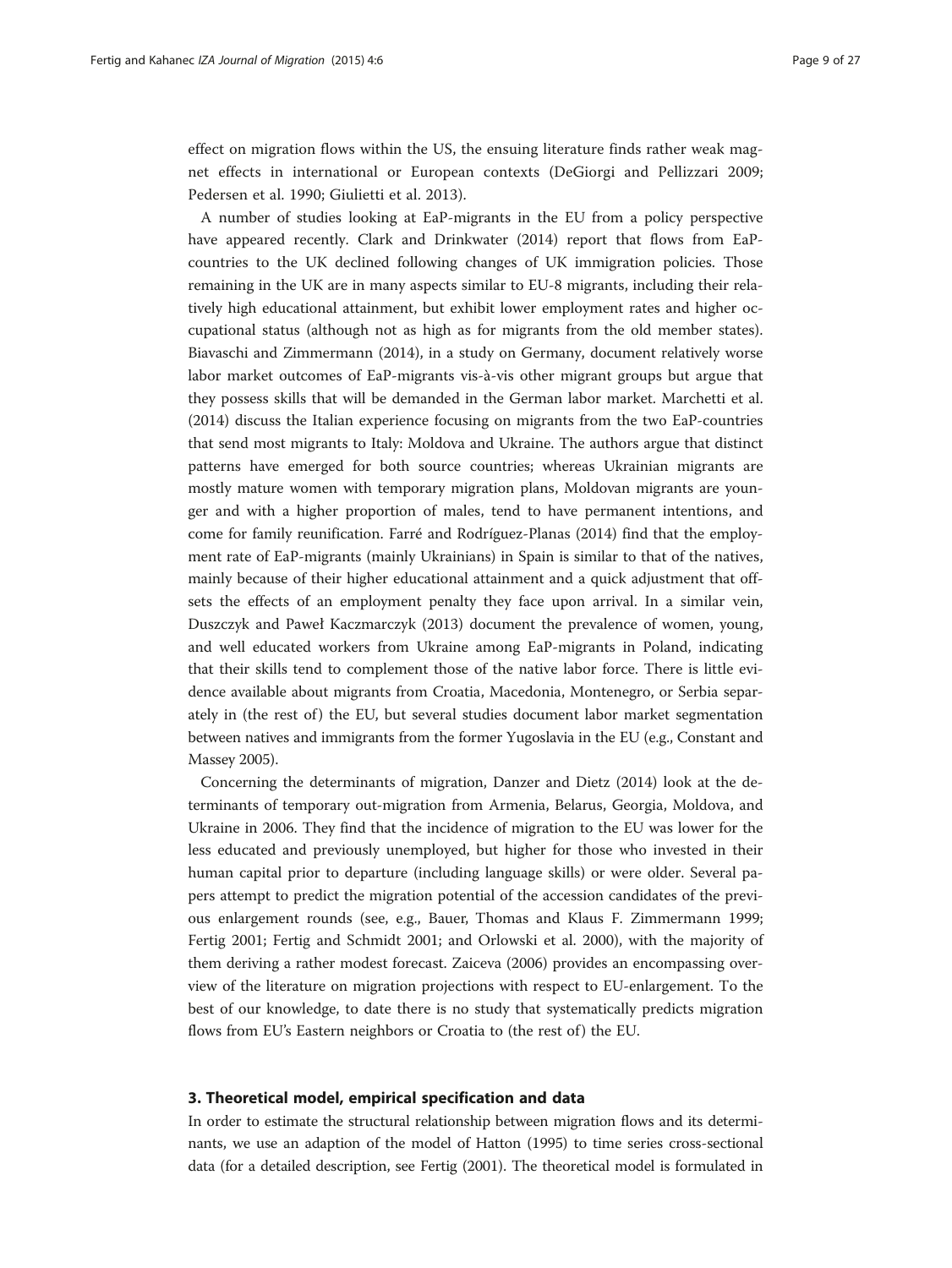terms of individual utility maximization, following the hypothesis that migration is an investment in human capital (Sjaastad [1962\)](#page-26-0). Hence, the individual migration probability depends on the difference in expected utility streams in the country of origin and the destination country minus the costs of migration. Utility streams are assumed to depend on expected income, which is the product of the wage rate and employment probability in each country.

In forming their expectations on utility streams, the model assumes that migrants assign the greatest weight to the most recent past, with this weight declining with time. Thus, the migration decision not only depends on the current difference in utility streams but also on all expected future values. This implies that although the current difference might be negative for some migrants, the net present value of migration might become positive if they were to wait for an additional year.

Furthermore, the model assumes that the employment rates in the destination countries follow a binomial distribution. Hence, the model explicitly accounts for uncertainty in employment prospects, which leads to their greater weight in the destination countries than in the risk-neutral Harris-Todaro model. Finally, in order to estimate the model using aggregate-level migration data, the individual probability concept is approximated by the aggregate migration rate. This implies the assumption that aggregate migration rates reflect the average migration probabilities of all individuals in a specific country of origin.

Putting these pieces together yields the following reduced-form estimation equation of the model (for more details see Hatton [1995;](#page-25-0) Fertig [2001](#page-25-0); and Hatton [2005\)](#page-25-0)

$$
\Delta M_t^{h \to d} = \varepsilon_h + \varepsilon_1 \Delta \ln \left( \frac{w_{d_{w_h}}}{w_h} \right)_t + \varepsilon_2 \Delta \ln(e_d)_t + \varepsilon_3 \Delta \ln(e_h)_t
$$

$$
+ \varepsilon_4 \ln \left( \frac{w_{d_{w_h}}}{w_h} \right)_{t-1} + \varepsilon_5 \ln(e_d)_{t-1} + \varepsilon_6 \ln(e_h)_{t-1}
$$

$$
\varepsilon_7 M_{t-1}^{h \to d} + \varepsilon_8 M S T_{t-1}^{h \to d} + \varepsilon_9 P O P_{t-1}^h + \varepsilon_{10} P O P_{t-1}^d
$$

In this equation,  $M$  denotes the migration rate from the country of origin  $h$  to the destination country  $d$  in year  $t$ . The wage rate is denoted by  $w$  and employment rates by e. Thus, changes and levels of the economic variables enter the equation separately, providing the possibility to distinguish between short- and long-run determinants of migration flows. Furthermore, the above specification is an extension of the singledestination model in Fertig ([2001](#page-25-0)) to several destination countries. Hence, the model is augmented by the relative wage rate of each single destination country to the rest of the EU-15. This extension should capture the attractiveness of  $d$  relative to that of other EU-countries, while the same holds for employment rates.

The stock of migrants (MST) and the population shares of individuals aged 20–40 living in  $h$  and  $d$ , respectively, enter the equation via migration costs. The model also contains country of origin-specific intercepts  $\varepsilon_h$ , which also enter the equation via the modeling of migration costs. Hence, migration costs are, on the one hand, approximated by the stock of migrants from  $h$  living in country  $d$ , which, from a theoretical perspective, captures network and potential crowding effects. On the other hand, migration costs are meant to be captured by the population shares of individuals aged 20–40 (POP) living in h and d, as well as a sending country-specific term. The latter accounts for country-specific relocation costs (e.g., due to distance) together with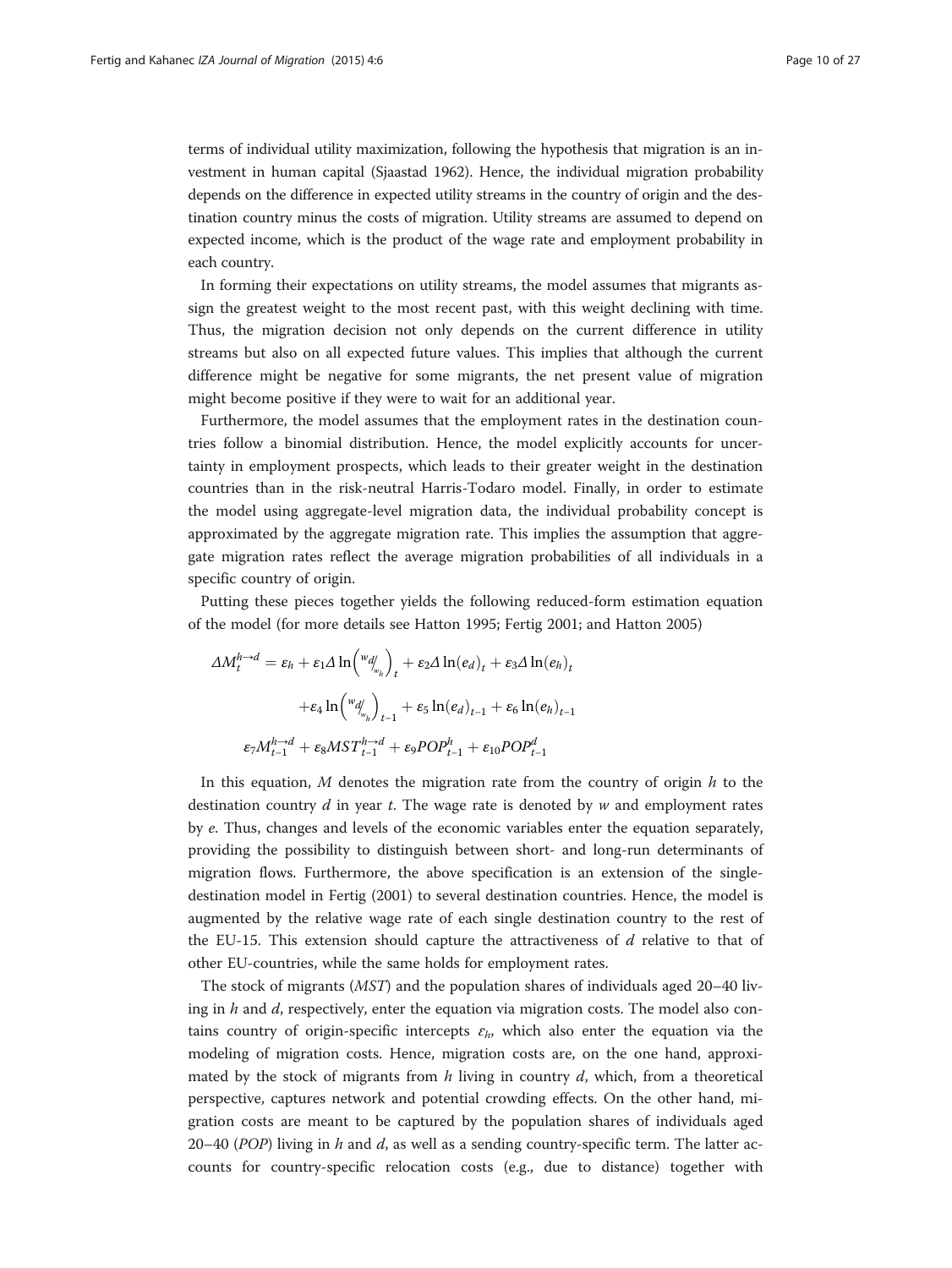<span id="page-10-0"></span>differences in the psychological costs of leaving one's home country (i.e., unobservable sending country-specific migration cost). The population share of individuals aged 20– 40 living in  $h$  should capture the population group that is typically the least bound to the country due to family ties, and it also similarly exhibits the highest proficiency in foreign languages as well as the highest expected returns to migration due to a relatively long potential working time in the destination country's labor market. The population share of individuals aged 20–40 living in  $d$  approximates the need for immigrants due to demographic factors in the destination country, thus capturing the "openness" of country d towards immigrants or its "willingness to welcome" them simply because they are needed.

Finally, we extent the model by two sets of dummy variables covering policy regimes. The first equals one for all years in which country  $d$  allowed workers of country  $h$  free access to its labor market, and zero otherwise. The second dummy equals one for all years in which country  $d$  partially restricted the access of workers from country  $h$  to its labor market, and zero otherwise. Hence, full restriction forms the reference category (see Table A.1 in the appendix for a detailed description of these policy dummies).

The model is estimated by OLS with panel-corrected standard errors using timeseries cross-section data for migration from the EU-8 to the EU-15 (for details, see below), following Beck and Katz [\(1995\)](#page-25-0). The authors demonstrate that this estimation method maintains the advantage of OLS parameter estimates that perform very well in the context of time-series cross-section data and simultaneously avoid the production of inaccurate standard errors, like the OLS- or frequently used FGLS-estimator. Finally, by setting all  $\Delta$ 's to zero and solving for M, one can derive the long-run steady state relationship for net migration rates. The calculated long-run coefficients are used for the simulations of the expected magnitude of immigration from Croatia and the EaPcountries to the EU-15 under different policy scenarios.

We apply the model to data for migration from the EU-8 to the EU-15 without Luxembourg (EU-14 in what follows) for the period 1999–2009. Within the EU-15, Luxembourg is by far the smallest (in terms of population) and simultaneously also the richest country. Therefore, in order to avoid biased estimation results for the percapita-income variable, Luxembourg was excluded from the sample of destination countries<sup>6</sup>. Net-immigration to the EU-14 is calculated as the change in the stock of foreign residents from  $h$  in  $d$  between  $t$  and  $t$ -1. The stock of nationals is taken from Holland et al. [\(2011](#page-26-0)), while the explanatory variables stem from the IMF's World Economic Outlook Database (GDP p.c. in PPP) and the statistics database of Eurostat (unemployment and population). The estimation results are summarized in the following section.

#### 4. Estimation results

Table [2](#page-11-0) contains the estimation results for three different specifications of our model. In the first specification, we model policy regimes by including the two dummy variables indicating free movement of labor and partial restrictions<sup>7</sup>. In the second specification, we disentangle the free movement dummy by including a separate dummy variable for each year of free movement. This specification is meant to investigate whether the impact of free movement is higher in the first years of opening up borders,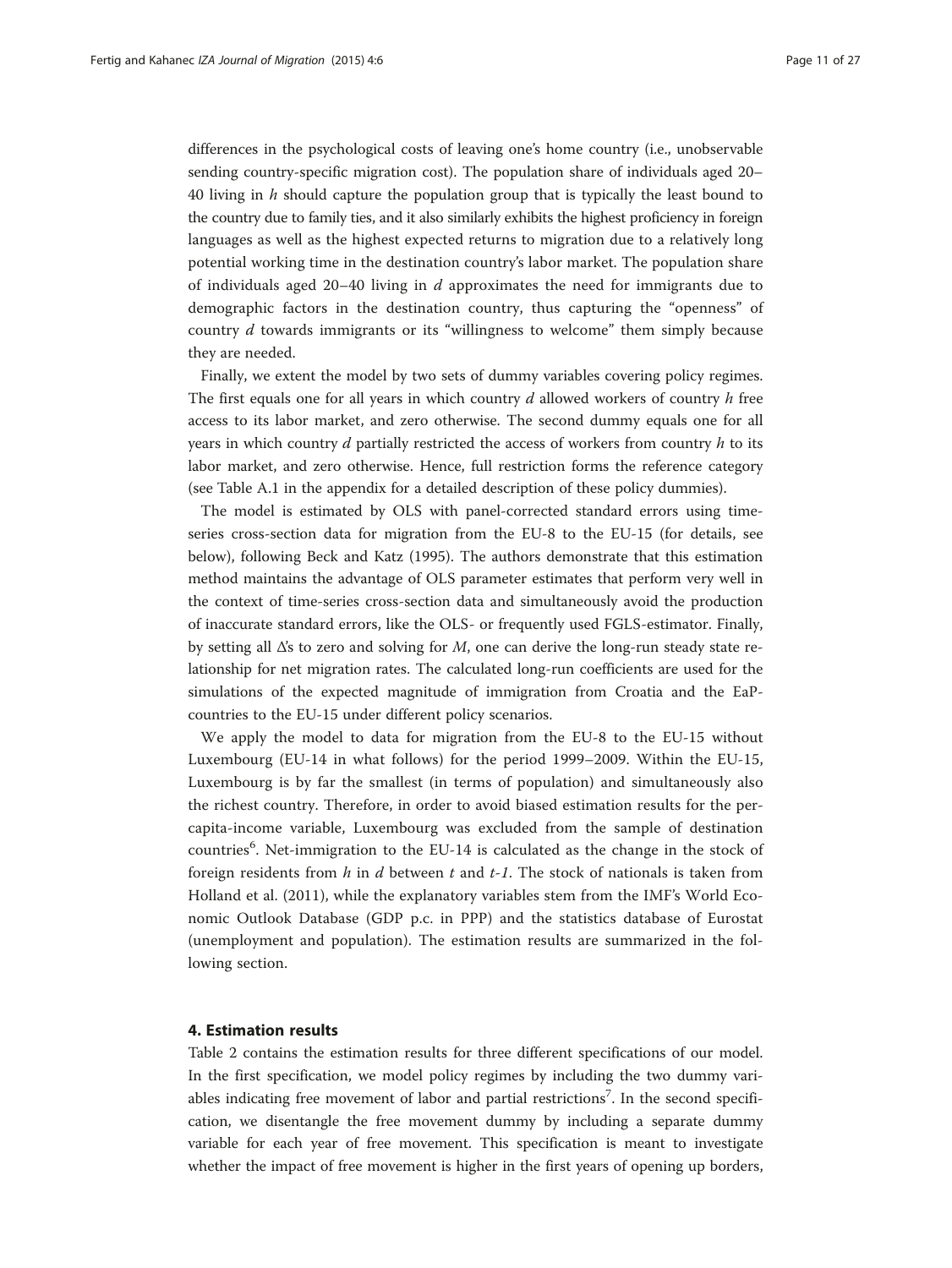<span id="page-11-0"></span>

|  |  | <b>Table 2 Estimation results</b> |  |
|--|--|-----------------------------------|--|
|--|--|-----------------------------------|--|

|                                                                  | <b>Specification 1</b> |            | <b>Specification 2</b> |           | <b>Specification 3</b> |            |
|------------------------------------------------------------------|------------------------|------------|------------------------|-----------|------------------------|------------|
|                                                                  | Coeff.                 | t-value    | Coeff.                 | t-value   | Coeff.                 | t-value    |
| Czech Republic <sup>a</sup>                                      | 0.0086142              | 0.94       | 0.0137581              | 1.61      | 0.0363270              | $3.37***$  |
| Estonia <sup>a</sup>                                             | 0.0195203              | 1.63       | 0.0207826              | $1.68*$   | 0.0170489              | 1.13       |
| Hungary <sup>a</sup>                                             | 0.0058682              | 0.66       | 0.0099457              | 1.11      | 0.0275268              | $2.81***$  |
| Latvia <sup>a</sup>                                              | 0.0136640              | 1.58       | 0.0136286              | 1.50      | $-0.0032966$           | $-0.31$    |
| Lithuania <sup>a</sup>                                           | 0.0298836              | $2.61***$  | 0.0304373              | $2.54***$ | 0.0058955              | 0.39       |
| Slovak Republic <sup>a</sup>                                     | 0.0120985              | 1.19       | 0.0130839              | 1.27      | 0.0101911              | 0.62       |
| Slovenia <sup>a</sup>                                            | 0.0121251              | 1.17       | 0.0173840              | $1.74*$   | 0.0415625              | $3.23***$  |
| Czech Republic after accession                                   |                        |            |                        |           | 0.0000516              | 0.00       |
| Estonia after accession                                          |                        |            |                        |           | 0.0334383              | $1.65*$    |
| Hungary after accession                                          |                        |            |                        |           | 0.0065572              | 0.57       |
| Latvia after accession                                           |                        |            |                        |           | 0.0456591              | $2.65***$  |
| Lithuania after accession                                        |                        |            |                        |           | 0.0538456              | $2.18***$  |
| Slovak Republic after accession                                  |                        |            |                        |           | 0.0098218              | 0.68       |
| Slovenia after accession                                         |                        |            |                        |           | 0.0034885              | 0.19       |
| Lagged net migration rate                                        | $-0.8621185$           | $-4.14***$ | $-0.8742497$           | $-4.12**$ | $-0.8961853$           | $-4.21***$ |
| Free movement <sup>b</sup>                                       | 0.0255262              | $3.24***$  |                        |           |                        |            |
| First year of free movement                                      |                        |            | 0.0093630              | 0.83      | 0.0060164              | 0.58       |
| Second year of free movement                                     |                        |            | 0.0279214              | $2.44***$ | 0.0271822              | $2.56***$  |
| Third year of free movement                                      |                        |            | 0.0367123              | $2.84***$ | 0.0389501              | $3.13***$  |
| Fourth year of free movement                                     |                        |            | 0.0411250              | $2.96***$ | 0.0467449              | $3.47***$  |
| Fifth year of free movement                                      |                        |            | 0.0288150              | 1.08      | 0.0326838              | 1.30       |
| Sixth year of free movement                                      |                        |            | 0.0257276              | 1.10      | 0.0328991              | 1.50       |
| Post accession                                                   |                        |            |                        |           | $-0.0089389$           | $-0.63$    |
| Partial restrictions dummy <sup>p</sup>                          | 0.0046229              | 0.88       | 0.0057199              | 1.23      | 0.0038009              | 0.69       |
| (Log) Lagged PCI-ratio (in PPP)<br>destination to home country   | 0.0175044              | $1.67*$    | 0.0197802              | $1.91*$   | 0.0313120              | $2.90**$   |
| (Log) Lagged employment rate<br>home country                     | $-0.0497116$           | $-0.58$    | $-0.0892714$           | $-1.07$   | $-0.2786510$           | $-3.11***$ |
| (Log) Lagged employment rate<br>destination country              | 0.0839770*             | $1.72*$    | 0.0782003              | 1.62      | 0.0593511              | 1.36       |
| (Log) Lagged share of 20-39 years<br>old in destination country  | 0.1121061              | 1.32       | 0.1124977              | 1.34      | 0.1133294              | 1.32       |
| (Log) Lagged share of 20-39 years<br>old in home country         | 0.0096709              | 0.03       | $-0.0434662$           | $-0.15$   | $-0.0674844$           | $-0.12$    |
| Delta of (log) PCI-ratio (in PPP)<br>destination to home country | 0.1014673              | 1.3        | 0.0602686              | 0.71      | 0.0743435              | 0.94       |
| Delta of (log) employment rate<br>home country                   | 0.2344753              | 1.27       | 0.2308804              | 1.26      | 0.4156827**            | $2.08***$  |
| Delta of (log) employment rate<br>destination country            | $-0.0339566$           | $-0.19$    | 0.0634800              | 0.37      | 0.1889106              | 1.17       |
| Lagged stock of migrants from<br>home in destination country     | 0.0000002**            | $1.98***$  | $0.0000002**$          | $2.12***$ | $0.0000002**$          | $2.29***$  |
| Constant                                                         | $-0.2105243$           | $-0.51$    | 0.0030846              | 0.01      | 0.9299053**            | $2.24***$  |
| Number of observations                                           | 1,204                  |            | 1,204                  |           | 1,204                  |            |
| R-squared                                                        | 0.361                  |            | 0.368                  |           | 0.380                  |            |
| (Wald test for) common intercept                                 | Rejected               |            | Rejected               |           | Rejected               |            |

Reference categories: <sup>a</sup>Poland; <sup>b</sup>full restriction. \*\*Significant at 5 per cent-level, \*at 10 per cent-level.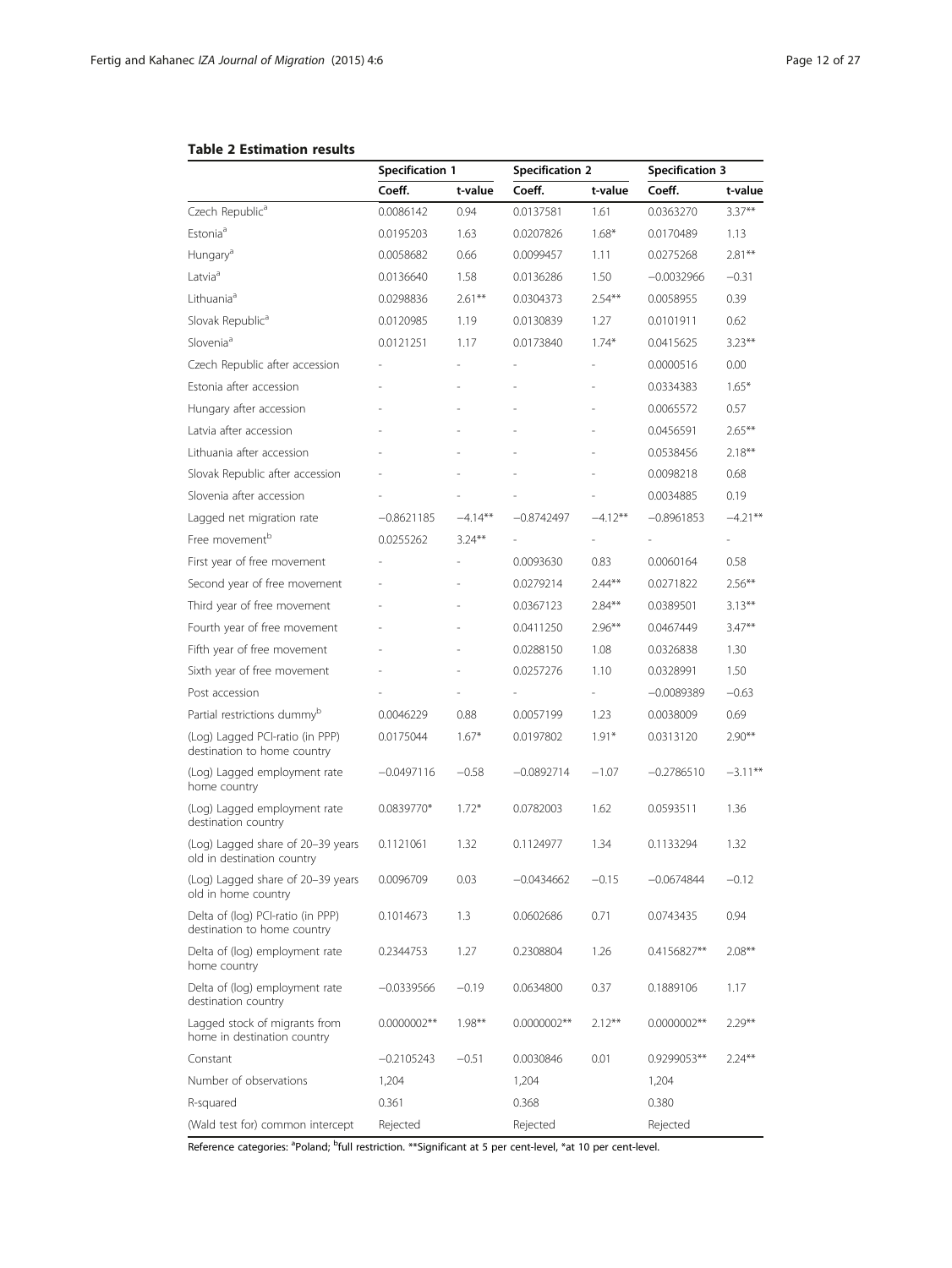or if it reveals any other time pattern. Finally, the third specification takes into account that sending country-specific migration costs might depend on the policy regime. On the one hand, accession to the EU might open up completely new opportunities with respect to leaving the country, thus reducing migration costs. On the other hand, living in an EU Member State might also advance economic prospects at home due to higher economic integration, hence increasing migration costs. In order to account for this, we add a dummy variable for the post accession period and interact it with the sending country-dummies.

In general, our estimation results suggest that economic conditions in the destination countries play an important role in explaining observable migration flows. Both the PCI-ratio between the destination and sending countries as well as employment rates in the EU-8 exhibit a significant impact on net-migration. The higher the PCI-ratio, the higher the observable flows, all other things being equal. The opposite holds for the employment rate in the origin countries. By contrast, the employment rate in the EU-14 seems to be of minor importance. Hence, our results suggest that migrants' income opportunities in the destination country compared to the home country have a systematic impact on their decision to leave the country.

However, estimation results also clearly indicate that the costs of migration are important. The stock of migrants in the destination country exhibits a statistically significant positive impact on net-migration, which suggests that existing migrant networks in the destination countries help to attract further immigrants. Furthermore, the set of sending country-specific intercepts suggest that migration costs vary by country and react to policy. The results of specification 3 suggest that country-specific migration costs exhibit a largely different pattern before and after the accession of the EU-8 countries. Prior to accession, the Czech Republic, Hungary and Slovenia display significantly and substantially higher migration rates to the EU-14 than Poland, whereas those of all other sending countries do not differ systematically from Poland. However, after accession, we observe significantly higher migration rates (i.e., lower country-specific migration costs) for the Baltic States only, even after controlling for economic conditions and policy regimes. Thus, our results indicate that due to accession, countryspecific migration costs increased in all EU-8 countries compared to Poland, except the Baltic States. For the latter, we observe a decrease. This finding suggests that for the accession countries outside the Baltic region, accession to the EU seems to have opened up new opportunities at home (e.g., due to economic integration into a large single market) and hence increased migration costs. Finally, the mean of post-accession country-specific intercepts is around 25 percent higher in specification 3 than in specification 2, in which we do not distinguish between policy regimes.

However, the largest single impact on observable flows is observed for policy indicators. Hence, policy regimes matter more than migration costs and economic conditions. Whereas partial liberalization does not have a significant effect on net-migration, the number of years of free movement creates a significant and quantitatively substantial impact on observable flows. One important result is that this impact follows an inversely u-shaped pattern, i.e., immigration increases in the first years after completely opening up labor markets, reaches its maximum in year four and declines thereafter. Thus, labor market liberalization evidently provides an incentive for nationals of the accession states to leave the country. This incentive is, however, countervailed by increasing migration costs, at least for some countries (see above).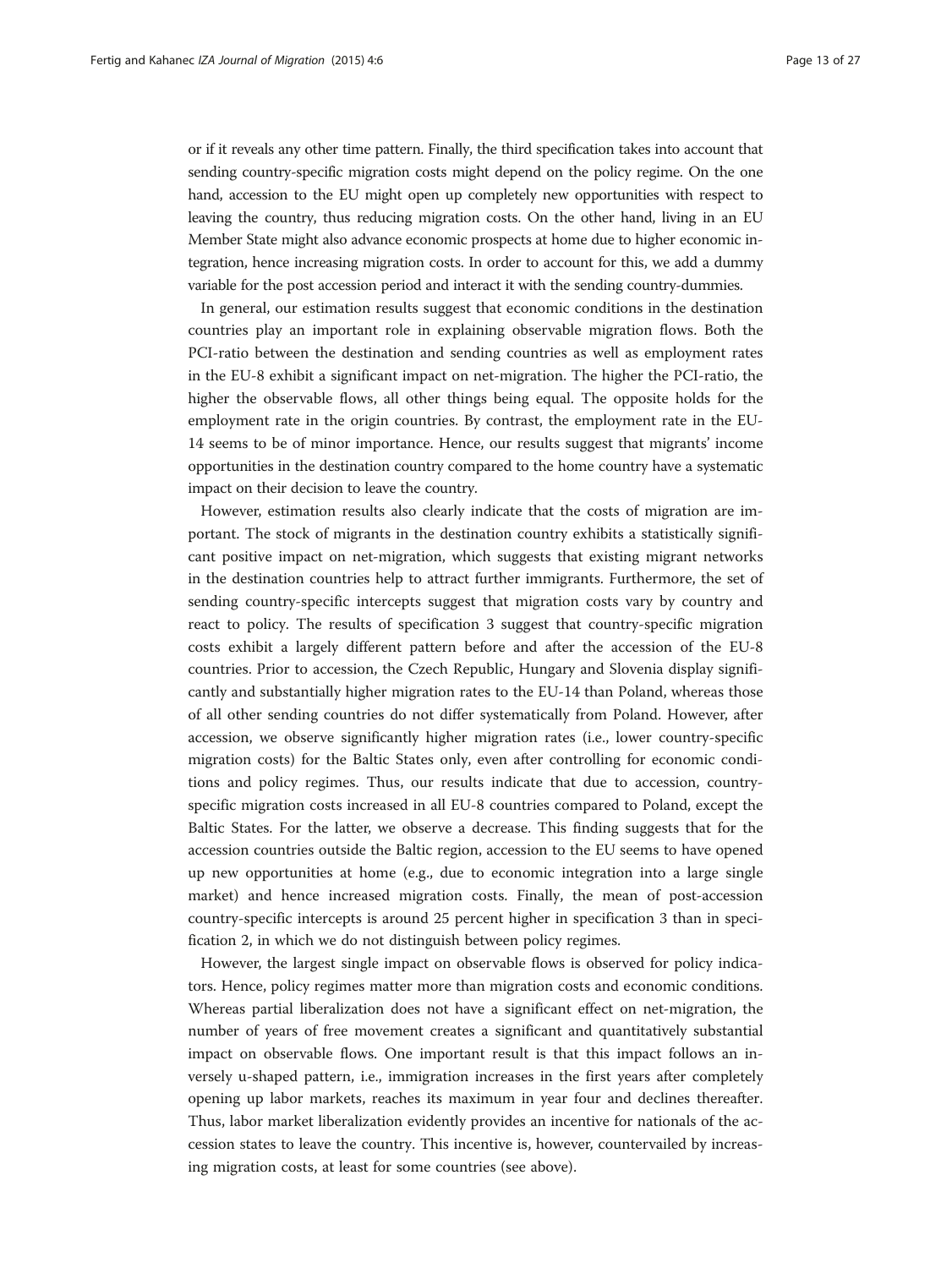<span id="page-13-0"></span>By contrast, short-term variation in economic variables does not seem to greatly matter. The estimated coefficients of the changes in economic indicators are all statistically insignificant, apart from that of the employment rate in the destination countries<sup>8</sup>. Finally, the significant negative impact of the lagged net-migration rate suggests that immigration to the EU-14 varies around a stable level. Thus, there is no reason to expect immigration to the EU to be ever-increasing in the future.

Naturally, our coefficient estimates are a weighted average of two regimes, namely the migration regime prior to 2004 and thereafter. Table 3 contains separate estimates for both time periods using specification 2 from above (apart from the accession dummy). From this table, it becomes apparent that economic conditions in the "closed border" regime only matter for short-term fluctuations, but not in the long-run. By contrast, the stock of migrants still has a positive impact (probably due to family reunification, facilitation of access to the labor market and institutions, or similar reasons). The observation that there was nontrivial immigration from the EU-8 in the years prior

|                                                               | Pre-accession |            | Post-accession |            |
|---------------------------------------------------------------|---------------|------------|----------------|------------|
|                                                               | 1999-2003     |            | 2004-2009      |            |
|                                                               | Coefficient   | t-value    | Coefficient    | t-value    |
| Czech Republic <sup>a</sup>                                   | 0.00956270    | 1.48       | 0.0748285      | $3.59**$   |
| Estonia <sup>a</sup>                                          | 0.00202300    | 0.49       | 0.1169072      | $3.78**$   |
| Hungary <sup>a</sup>                                          | 0.00240400    | 0.69       | 0.0893779      | $3.57***$  |
| Latvia <sup>a</sup>                                           | $-0.00202470$ | $-0.65$    | 0.0994209      | $4.09***$  |
| Lithuania <sup>a</sup>                                        | 0.00700920    | 1.22       | 0.1203604      | $4.20**$   |
| Slovak Republic <sup>a</sup>                                  | 0.00951000    | $1.76*$    | 0.0058181      | 0.35       |
| Slovenia <sup>a</sup>                                         | 0.00810530    | 1.13       | 0.1084566      | $3.93***$  |
| Lagged net migration rate                                     | $-0.71747930$ | $-2.00**$  | $-0.9337470$   | $-3.45**$  |
| First year of free movement                                   |               |            | 0.0036164      | 0.34       |
| Second year of free movement                                  |               |            | 0.0255531      | $2.34***$  |
| Third year of free movement                                   |               |            | 0.0394101      | $2.91**$   |
| Fourth year of free movement                                  |               |            | 0.0525865      | $3.54**$   |
| Fifth year of free movement                                   |               |            | 0.0313255      | 1.13       |
| Sixth year of free movement                                   |               |            | 0.0366845      | 1.61       |
| Partial restrictions dummy <sup>b</sup>                       |               |            | 0.0039100      | 0.69       |
| (Log) Lagged PCI-ratio (in PPP) destination to home country   | 0.00468010    | 0.94       | 0.0357357      | $2.14***$  |
| (Log) Lagged employment rate home country                     | $-0.05107300$ | $-1.41$    | $-0.6126742$   | $-4.35***$ |
| (Log) Lagged employment rate destination country              | $-0.02096600$ | $-0.82$    | 0.2826819      | $3.08***$  |
| (Log) Lagged share of 20-39 years old in destination country  | 0.00796270    | 0.29       | 0.1834743      | 1.45       |
| (Log) Lagged share of 20-39 years old in home country         | $-0.15627340$ | $-0.53$    | 1.4724600**    | $2.34***$  |
| Delta of (log) PCI-ratio (in PPP) destination to home country | $-0.06489400$ | $-3.04***$ | 0.0640776      | 0.55       |
| Delta of (log) employment rate home country                   | 0.05323860    | 1.16       | 0.7292919*     | $1.84*$    |
| Delta of (log) employment rate destination country            | 0.01811520    | 0.39       | 0.4352930      | 1.47       |
| Lagged stock of migrants from home in destination country     | 0.00000007    | $2.32***$  | 0.0000003**    | $1.94***$  |
| Constant                                                      | 0.36201190    | 1.57       | 0.8908057      | 1.45       |
| Number of observations                                        | 532           |            | 672            |            |
| R-squared                                                     | 0.291         |            | 0.398          |            |

## Table 3 Estimation results for pre- and post-enlargement periods

Reference category: <sup>a</sup>Poland; <sup>b</sup>full restriction. \*\*Significant at 5 per cent-level, \*at 10 per cent-level.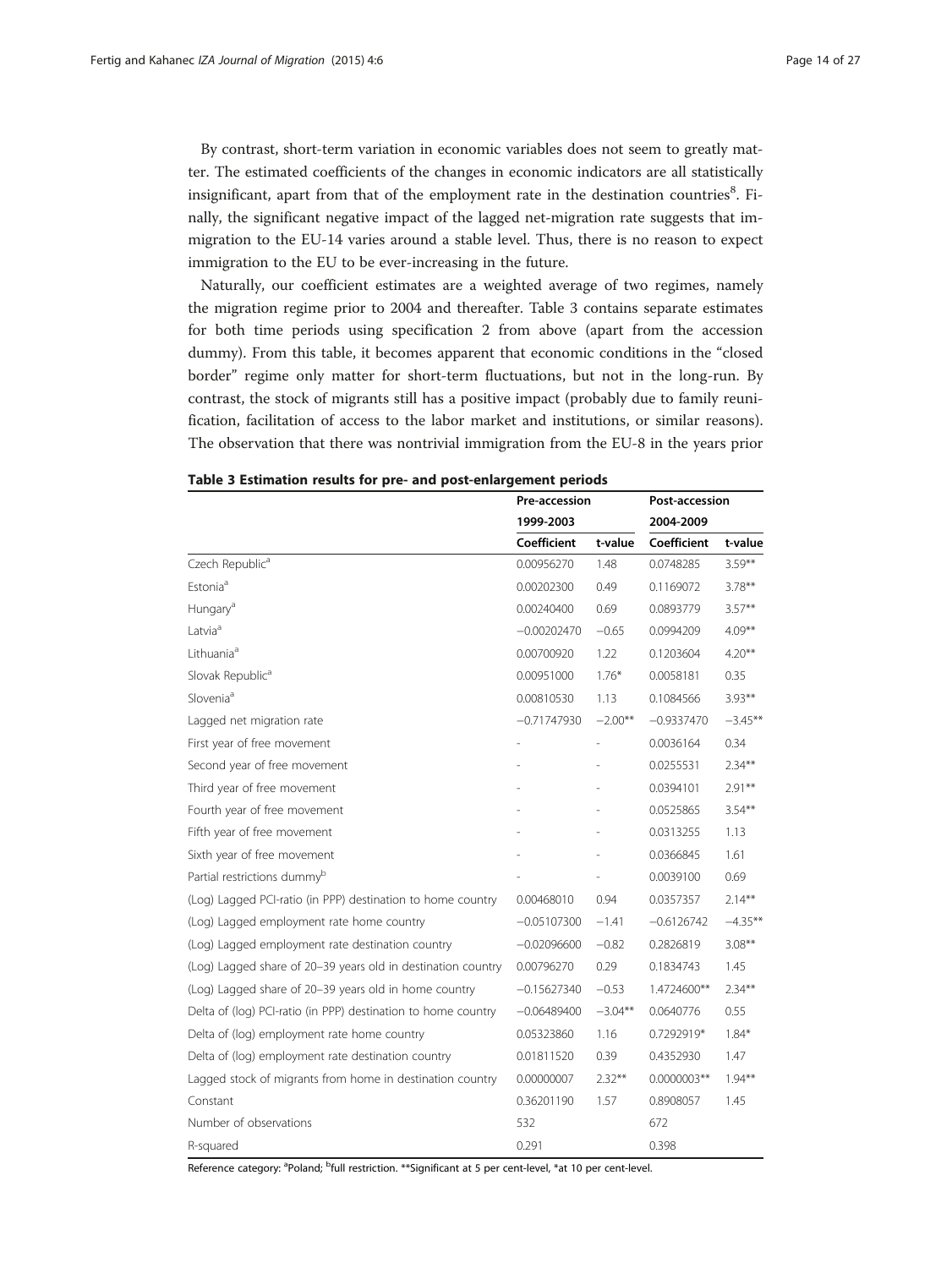<span id="page-14-0"></span>to 2004 when borders were "closed" suggests that net-migration flows can be positive, even in the closed border regime that applies to the countries under scrutiny.

Given that our model allows for distinguishing between short- and long-term factors impinging upon observable migration flows, we have to calculate the long-run coefficients for the final specifications, i.e., specification 3 in Table [2](#page-11-0), as well as the pre-accession specification in Table [3](#page-13-0). This is achieved in a straightforward manner by setting all Δs in equation (1) to zero so that the impact of short-run fluctuations is eliminated. These long-run coefficients are then used to forecast the immigration potential from EaPcountries for which no common migration history with the EU is available under different policy scenarios or transitional arrangements. The results of these forecasts are presented in the next section.

## 5. Forecasting scenarios

Neither Croatia, Macedonia, Montenegro, Serbia or the EaP-countries share a common migration history under different policy scenarios or transitional arrangements with the EU<sup>9</sup>. Thus, forecasts of expected immigration from these countries are a double extrapolation exercise – over time and across space. This implies that we have to invoke a couple of identification assumptions that must hold  $a$  priori to ensure that the forecasts are valid. Clearly the most important assumption is the stability and transferability of the estimated structural relationship between observable flows and its determinants. Hence, we have to assume that the structure that quite accurately describes the relationship between migration from the EU-8 and the EU-14 remains stable over the forecasting horizon and holds for the behavior of future migration from the EaPcountries. This implies that the migration decision of individuals from the EaPcountries must be determined by the same factors as the decision of individuals in our sample countries, at least in the long-run. In addition, we need further assumptions for the development of the exogenous variables in our model (i.e., GDP, employment and population). Finally, we have to invoke an assumption for country-specific migration costs. Clearly, the longer the forecasting period, the more likely that these assumptions are violated.

Specifically, we present the results of two scenarios. The pre-accession scenario describes the status quo situation for all the studied countries (except Croatia, which is already in the EU), and the projections thus produce migration flows that can be expected if there is no policy change<sup>10</sup>. Next, the accession scenario assumes accession and selective liberalization of EU labor markets (i.e., partial restrictions) until 2014 and full liberalization/free access from 2015 onwards.

- Pre-accession scenario: Long-run coefficients derived from the estimation results in the left part of Table [3](#page-13-0), using medium migration costs (i.e., the mean of the sending country-specific intercepts).
- Accession scenario: Long-run coefficients derived from specification 3 of Table [2](#page-11-0), using low, medium and high sending country-specific migration costs for the time after accession. Low country-specific migration costs are captured by the highest value of the country intercepts, medium migration costs by the mean of all country fixed-effects and high migration costs by the lowest value of the country dummies.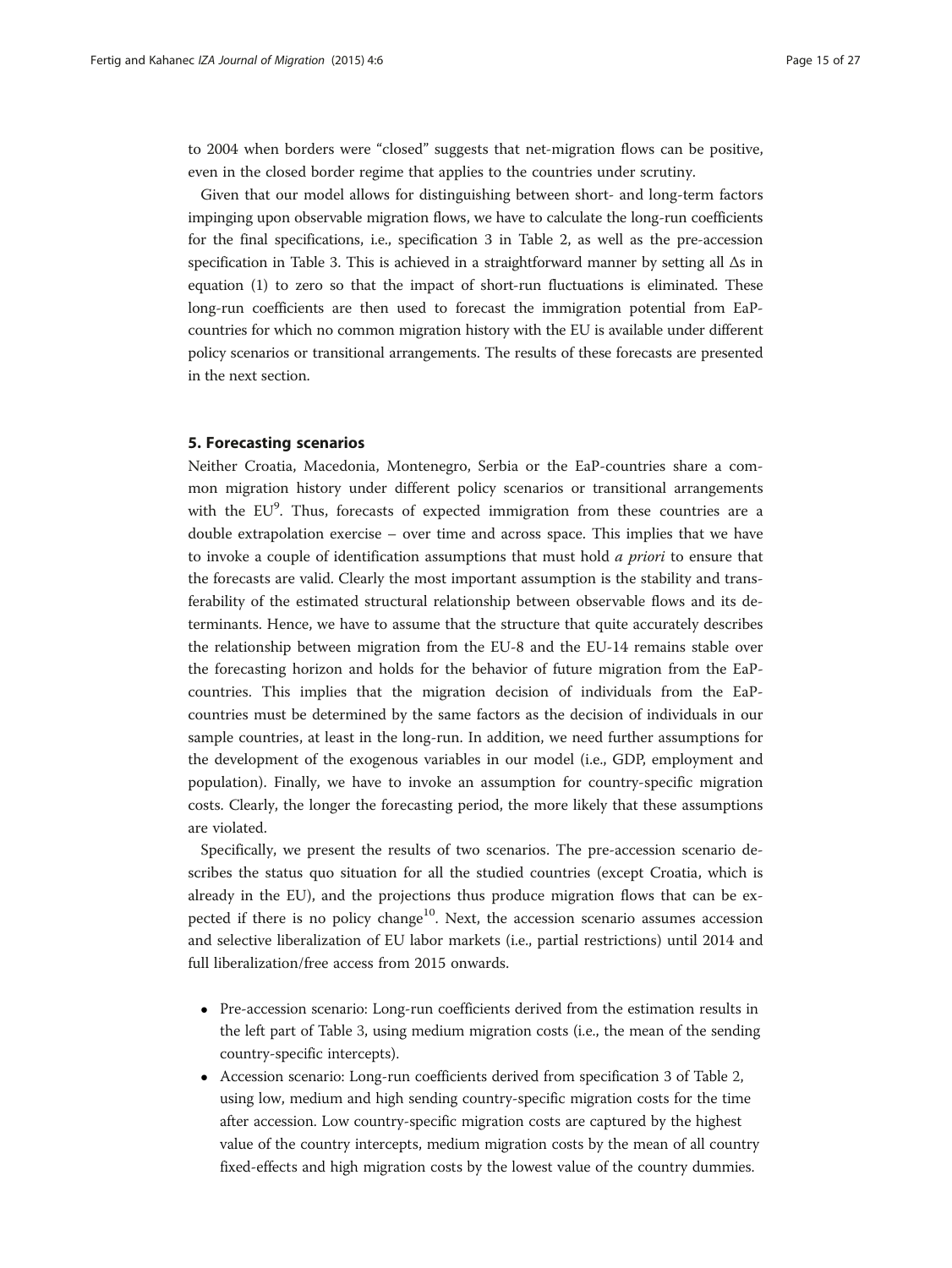In both scenarios, following Kahanec et al. ([2013a\)](#page-26-0), the following assumptions for the exogenous variables in the destination countries (EU-14) are invoked:

- 2010–2014: European recession, i.e., 0 percent growth of per per-capita incomes together with annual employment growth rates of −0.3 percent for high employment countries, −0.1 percent for the medium group and 0.2 percent for the low employment  $\text{group}^{11}$ .
- 2015–2020: EU recovery, i.e., 2 percent annual growth rate of per-capita-incomes together with annual employment growth of 0.15 percent for high employment countries, 0.3 percent for the medium group and 0.6 percent for the low group.

For the sending countries, we took the 2010 population data from the Eurostat population statistics. We assume annual growth rates for per-capita-income presented in Table 4. These growth rate forecasts are based on the IMF World Economic Outlook database and were validated for the EaP countries within the project "Costs and Benefits of Labour Mobility between the EU and the Eastern Partnership Partner Countries," drawing on the expertise of a network of national experts (Kahanec et al. [2013b\)](#page-26-0). The employment rate forecasts, calculated as 100 – unemployment rate (in %), were also taken from the IMF World Economic Outlook database covering the period up to and including 2017. For the remaining three years (up to and including 2020), employment rates were extrapolated assuming a constant rate of change, calculated as the per annum rate of change from 2012 to 2017. Employment rates were consulted with national experts from the project consortium and, in the case of Belarus, adjusted to bet-ter reflect reality (Kahanec et al. [2013a\)](#page-26-0)<sup>12</sup>. Finally, Libanova ([2006](#page-26-0)) provides population forecasts by age group for Ukraine. Population growth rates from Libanova ([2006](#page-26-0)) were then used for the other EU's Eastern neighbors (as well as Croatia), as they, in our view and the view of national experts, better reflect the sharply declining fertility rates in the region than the forecasts provided by the United Nations' World Population Prospects.

With respect to the migration forecasts for the EaP-countries, we concentrate on the presentation of results for Ukraine since it is the most important country of this group in quantitative terms. Migration projections for Ukraine are even more interesting given the so-called Euromajdan protests, which started in November 2013, and the political turmoil following them, resulting in displacement of many people. Nevertheless, all the scenarios regarding Ukraine presented in the following rest on the assumption that the political situation is comparable to that in mid-2013. This is because we trust

|                                                    | 2011-2014      | 2015-2019 |
|----------------------------------------------------|----------------|-----------|
| Armenia                                            | 4              |           |
| Azerbaijan                                         | 2.5            | 4         |
| Belarus                                            | $\overline{4}$ | 3.5       |
| Georgia                                            | 5.5            | 6         |
| Moldova                                            | 5              | 6         |
| Croatia, Macedonia, Montenegro, Serbia and Ukraine | 3.5            | 4         |

Table 4 Assumed annual growth of PCI (in per cent) in EaP-countries, Croatia, Macedonia, Montenegro and Serbia

Source: Kahanec et al. (2013).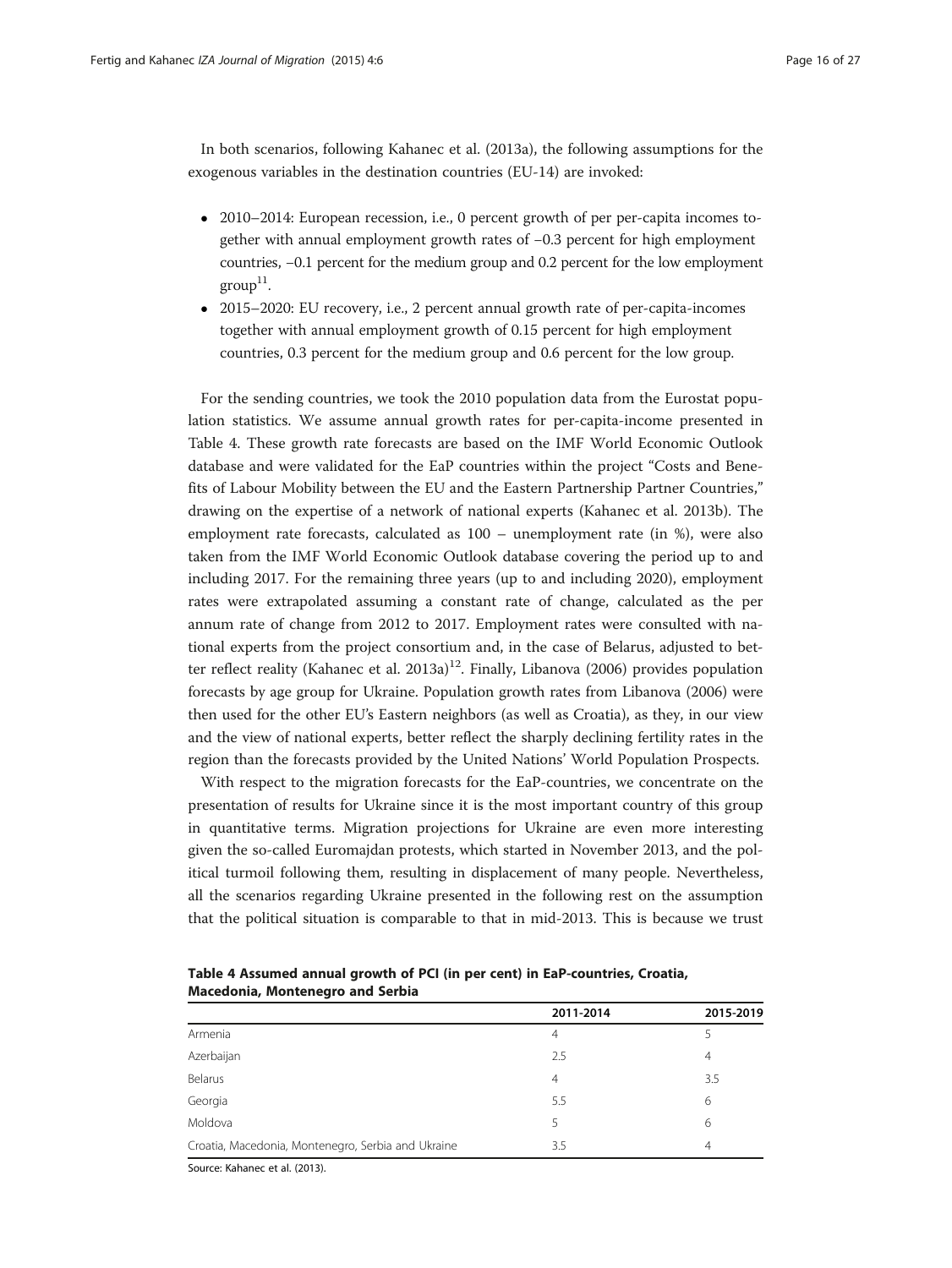| 2010-2020: Predicted net-immigration from Croatia to | Pre-accession scenario |                             |
|------------------------------------------------------|------------------------|-----------------------------|
|                                                      | Absolute               | <b>Relative<sup>c</sup></b> |
| Austria                                              | 6,991                  | 0.08                        |
| Belgium                                              | 6,657                  | 0.06                        |
| Denmark                                              | 6,187                  | 0.11                        |
| Finland                                              | 6,402                  | 0.12                        |
| France                                               | 7,330                  | 0.01                        |
| Germany                                              | 12,889                 | 0.02                        |
| Greece                                               | 9,150                  | 0.08                        |
| Ireland                                              | 8,056                  | 0.18                        |
| Italy                                                | 14,279                 | 0.02                        |
| Netherlands                                          | 6,468                  | 0.04                        |
| Portugal                                             | 8,290                  | 0.08                        |
| Spain                                                | 12,042                 | 0.03                        |
| Sweden                                               | 6,790                  | 0.07                        |
| United Kingdom                                       | 7,542                  | 0.01                        |
| Total                                                | 119,072                | 0.03                        |

<span id="page-16-0"></span>Table 5 Predicted net-immigration from Croatia to EU-14 – Pre-accession scenario

<sup>c</sup>Inflows relative to population in 2010 (in per cent).

that the current unstable situation is of temporary nature, and we are interested in long-term migration potential. Also, our forecasts should be understood as pertaining to the whole of Ukraine, in its internationally recognized borders. Surely, the violence may result in a changed economic, social and political situation in Ukraine. Given the unpredictable situation as of December 2014, we abstain from speculation on the exact

| 2010-2020: Predicted net-immigration from Ukraine to | Pre-accession scenario |                              |
|------------------------------------------------------|------------------------|------------------------------|
|                                                      | Absolute               | <b>Relative</b> <sup>c</sup> |
| Austria                                              | 44,717                 | 0.53                         |
| Belgium                                              | 41,241                 | 0.37                         |
| Denmark                                              | 36,356                 | 0.65                         |
| Finland                                              | 38,592                 | 0.72                         |
| France                                               | 48,245                 | 0.07                         |
| Germany                                              | 106,103                | 0.13                         |
| Greece                                               | 67,191                 | 0.59                         |
| Ireland                                              | 55,801                 | 1.22                         |
| Italy                                                | 120,573                | 0.20                         |
| Netherlands                                          | 39,274                 | 0.24                         |
| Portugal                                             | 58,245                 | 0.55                         |
| Spain                                                | 97,288                 | 0.21                         |
| Sweden                                               | 42,628                 | 0.45                         |
| United Kingdom                                       | 50,450                 | 0.08                         |
| Total                                                | 846,706                | 0.21                         |

Table 6 Predicted net-immigration from Ukraine to EU-14 – Pre-accession scenario

<sup>c</sup>Inflows relative to population in 2010 (in per cent).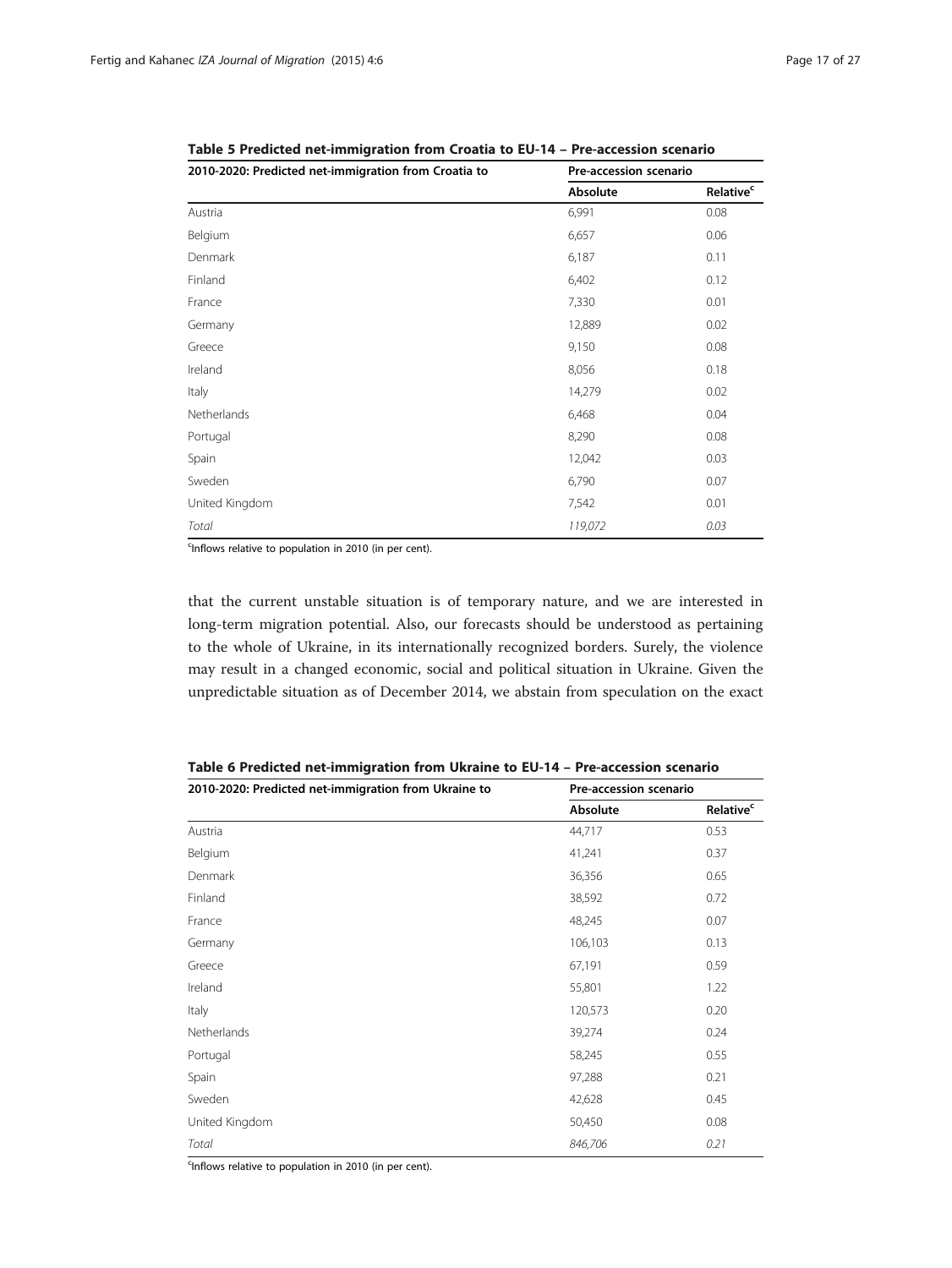| Stock of Nationals from Croatia in                                                  | Low country-specific migration cost |         |         |                  |                              |  |
|-------------------------------------------------------------------------------------|-------------------------------------|---------|---------|------------------|------------------------------|--|
|                                                                                     | 2010                                | 2015    | 2020    | Change 2010-2020 | Relative inflow <sup>t</sup> |  |
| Austria                                                                             | 70,000 <sup>e</sup>                 | 80,646  | 104,346 | 34,346           | 0.4                          |  |
| Belgium                                                                             | 808                                 | 6,157   | 24,658  | 23,850           | 0.2                          |  |
| Denmark                                                                             | 485                                 | 6,202   | 24,953  | 24,468           | 0.4                          |  |
| Finland                                                                             | 275                                 | 4,999   | 22,873  | 22,598           | 0.4                          |  |
| France                                                                              | $17,185^{\rm d}$                    | 22,585  | 41,137  | 23,952           | 0.0                          |  |
| Germany                                                                             | 234,381                             | 252,576 | 283,978 | 49,597           | 0.1                          |  |
| Greece                                                                              | $17,185^d$                          | 21,323  | 38,608  | 21,423           | 0.2                          |  |
| Ireland                                                                             | 503                                 | 6,936   | 26,526  | 26,023           | 0.6                          |  |
| Italy                                                                               | 21,261                              | 26,066  | 44,020  | 22,759           | 0.0                          |  |
| <b>Netherlands</b>                                                                  | 1,464                               | 8,155   | 27,883  | 26,419           | 0.2                          |  |
| Portugal                                                                            | 82                                  | 1,953   | 16,960  | 16,878           | 0.2                          |  |
| Spain                                                                               | 1,727                               | 4,775   | 21,006  | 19,279           | 0.0                          |  |
| Sweden                                                                              | 2,400                               | 8,265   | 27,285  | 24,885           | 0.3                          |  |
| United Kingdom                                                                      | $17,185^{\rm d}$                    | 23,588  | 43,148  | 25,963           | 0.0                          |  |
| Total                                                                               | 263,386                             | 474,225 | 747,382 | 362,441          | 0.1                          |  |
| <b>Stock of Nationals from Croatia in</b><br>Medium country-specific migration cost |                                     |         |         |                  |                              |  |

<span id="page-17-0"></span>

| Table 7 Predicted net-immigration from Croatia - Accession scenario |  |  |
|---------------------------------------------------------------------|--|--|
|                                                                     |  |  |

|                | 2010                | 2015     | 2020    | Change 2010-2020 | Relative inflow <sup>1</sup> |
|----------------|---------------------|----------|---------|------------------|------------------------------|
| Austria        | 70,000 <sup>e</sup> | 72,682   | 89,297  | 19,297           | 0.2                          |
| Belgium        | 808                 | $-1,892$ | 9,206   | 8,398            | 0.1                          |
| Denmark        | 485                 | $-1,842$ | 9,522   | 9,037            | 0.2                          |
| Finland        | 275                 | $-3,061$ | 7,372   | 7,097            | 0.1                          |
| France         | $17,185^d$          | 14,536   | 25,688  | 8,503            | 0.0                          |
| Germany        | 234,381             | 244,737  | 269,521 | 35,140           | 0.0                          |
| Greece         | $17,185^d$          | 13,254   | 23,062  | 5,877            | 0.1                          |
| Ireland        | 503                 | $-1,096$ | 11,158  | 10,655           | 0.2                          |
| Italy          | 21,261              | 18,007   | 28,526  | 7,265            | 0.0                          |
| Netherlands    | 1,464               | 126      | 12,527  | 11,063           | 0.1                          |
| Portugal       | 82                  | $-6,154$ | 1,239   | 1,157            | 0.0                          |
| Spain          | 1,727               | $-3,312$ | 5,379   | 3,652            | 0.0                          |
| Sweden         | 2,400               | 224      | 11,873  | 9,473            | 0.1                          |
| United Kingdom | $17,185^d$          | 15,556   | 27,778  | 10,593           | 0.0                          |
| Total          | 263,386             | 361,765  | 532,147 | 147,206          | 0.0                          |

Stock of Nationals from Croatia in Medium country-specific migration cost

|         | 2010                  | 2015     | 2020     | Change 2010-2020 | Relative inflow <sup>f</sup> |
|---------|-----------------------|----------|----------|------------------|------------------------------|
| Austria | 70,000 <sup>e</sup>   | 67.098   | 78,337   | 8,337            | 0.1                          |
| Belgium | 808                   | $-7,536$ | $-2,039$ | $-2,847$         | 0.0                          |
| Denmark | 485                   | $-7,482$ | $-1,709$ | $-2,194$         | 0.0                          |
| Finland | 275                   | $-8,711$ | $-3,908$ | $-4,183$         | $-0.1$                       |
| France  | $17,185^d$            | 8,893    | 14.446   | $-2,739$         | 0.0                          |
| Germany | 234.381               | 239,239  | 258.983  | 24,602           | 0.0                          |
| Greece  | $17.185$ <sup>d</sup> | 7,596    | 11,750   | $-5,435$         | 0.0                          |
| Ireland | 503                   | $-6.727$ | $-28$    | $-531$           | 0.0                          |
| Italy   | 21,261                | 12.358   | 17,251   | $-4.010$         | 0.0                          |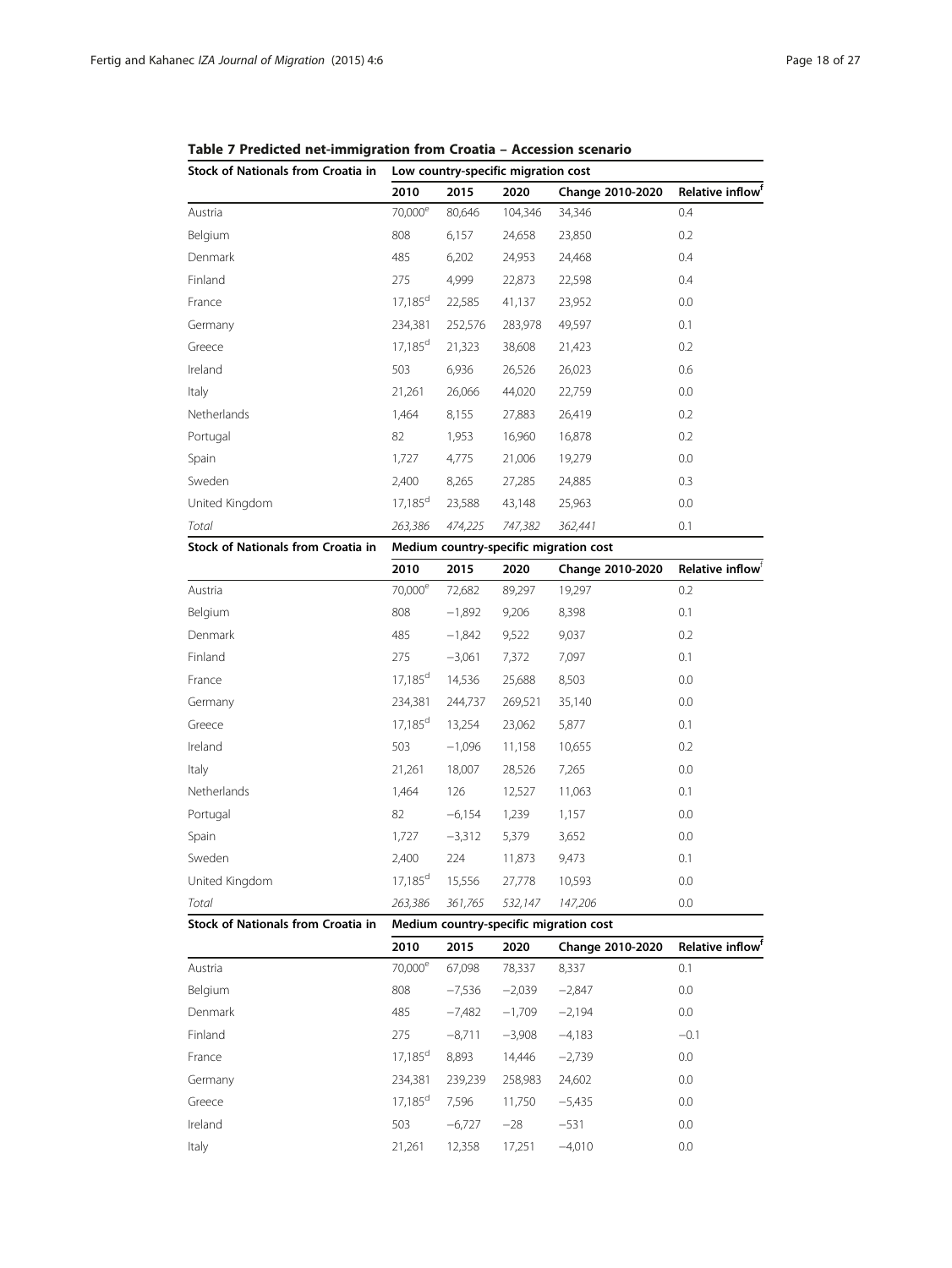| <b>Netherlands</b> | 1.464                 | $-5,502$        | 1.350              | $-114$   | 0.0    |
|--------------------|-----------------------|-----------------|--------------------|----------|--------|
| Portugal           | 82                    | $-11.837$       | $-10.198 - 10.280$ |          | $-0.1$ |
| Spain              | 1,727                 | $-8.981$        | $-5.990$           | $-7.717$ | 0.0    |
| Sweden             | 2.400                 | $-5.414$        | 656                | $-1.744$ | 0.0    |
| United Kingdom     | $17.185$ <sup>d</sup> | 9.924           | 16.590             | $-595$   | 0.0    |
| Total              | 263.386               | 282.918 375.489 |                    | -9.452   | 0.0    |
|                    |                       |                 |                    |          |        |

Table 7 Predicted net-immigration from Croatia – Accession scenario (Continued)

dStock for 2010 imputed by mean of countries without missing information; eEstimate of stock for 2010 taken from [http://www.integrationsfonds.at/oeif\\_dossiers/kroatische\\_migrantinnen\\_in\\_oesterreich/](http://www.integrationsfonds.at/oeif_dossiers/kroatische_migrantinnen_in_oesterreich/). <sup>f</sup> Accumulated inflows relative to the population in 2010 (in percent).

effects of such changes on Ukraine's migration potential and concentrate on the longterm steady state.

The predictions for Ukraine are confronted with the results for Croatia. Forecasts for the rest of the accession candidates are summarized at the end of this section. Table [5](#page-16-0) summarizes the results of the (counterfactual) pre-accession scenario for Croatia, suggesting that there will be net-immigration from Croatia to the different countries of the EU-14, even in the case of closed borders and without accession. However, these inflows will be modest in size and will only total more than 1,000 persons per year for Germany, Italy and Spain.

For the case of Ukraine, Table [6](#page-16-0) suggests higher net-immigration in this scenario, given that this sending country is larger in terms of population and less developed with respect to income and employment. However, even for Ukraine, the absolute number of expected migrants only exceeds 100,000 persons for Germany and Italy during the ten years considered.

Compared to actual net-immigration from Croatia and Ukraine to Germany during 2000–2010, our model produces realistic results. The annual net-inflow from Croatia to Germany in the first decade of the  $21<sup>st</sup>$  century amounted to around 2,000 persons, while the corresponding number for Ukraine was approximately 6,000 persons. Hence, we slightly under-predict immigration from Croatia, whereas the opposite holds for the case of Ukraine.

Tables [7](#page-17-0) and [8](#page-19-0) contain the forecasts derived from the accession scenario, with both tables demonstrating that policy and sending country-specific migration costs matter significantly. The importance of policy is demonstrated by the increase in netmigration, especially after allowing free access (2015–2020) for migrant workers; indeed, for some destinations, we even predict positive net-immigration only from Croatia during this period. The importance of migration costs specific to various sending countries is underscored by the variation of projections depending on the assumption about migration costs. For example, forecasts for the case of Ukraine vary between 1.3 million to almost 7 million under various scenarios.

Table [9](#page-20-0) provides a summary of the results for the rest of the countries considered (under the accession scenario medium migration costs post enlargement). From Table [9](#page-20-0), it becomes apparent that expected migration flows from these countries are rather modest in size. In absolute numbers, the largest predictions occur for Serbia, Georgia and Armenia, with a little more than 300,000 persons over the entire forecasting period. For Belarus, which is relatively wealthy and exhibits no noteworthy stock of migrants in the EU-14 in 2010, we predict positive net-immigration only to Austria,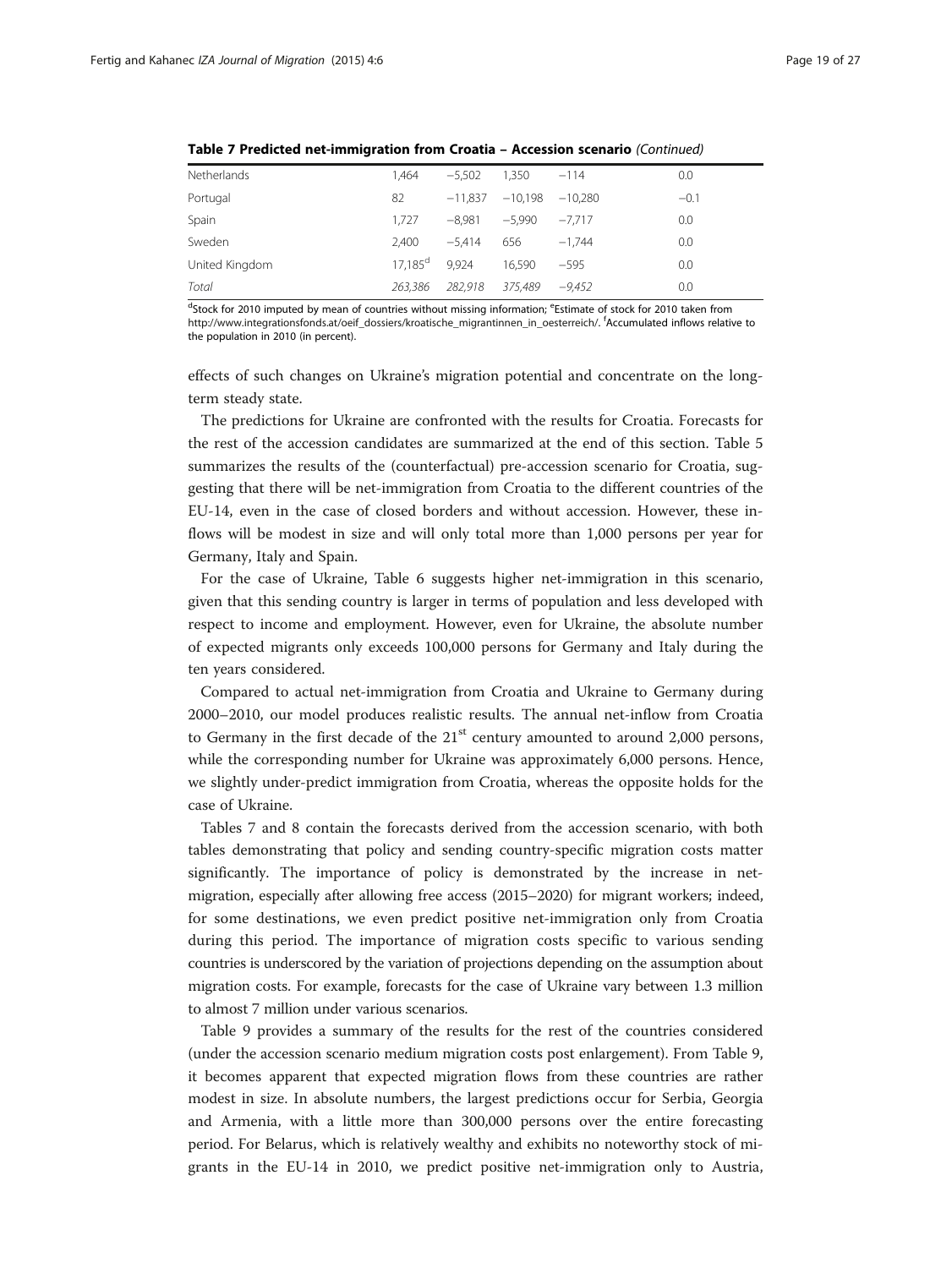| Stock of Nationals from Ukraine in | Low country-specific migration cost    |           |           |                  |                              |  |  |
|------------------------------------|----------------------------------------|-----------|-----------|------------------|------------------------------|--|--|
|                                    | 2010                                   | 2015      | 2020      | Change 2010-2020 | Relative inflow <sup>1</sup> |  |  |
| Austria                            | 14,136                                 | 187,876   | 520,859   | 506,722          | 6.0                          |  |  |
| Belgium                            | 3,014                                  | 151,344   | 447,718   | 444,704          | 4.0                          |  |  |
| Denmark                            | 6,072                                  | 161,426   | 466,910   | 460,838          | 8.3                          |  |  |
| Finland                            | 1,983                                  | 142,178   | 426,384   | 424,401          | 7.9                          |  |  |
| France                             | 17,381                                 | 164,933   | 460,144   | 442,764          | 0.7                          |  |  |
| Germany                            | 137,527                                | 376,543   | 808,559   | 671,032          | 0.8                          |  |  |
| Greece                             | 55,109                                 | 213,350   | 524,550   | 469,441          | 4.2                          |  |  |
| Ireland                            | 1,741                                  | 162,895   | 478,451   | 476,710          | 10.4                         |  |  |
| Italy                              | 174,129                                | 421,129   | 865,087   | 690,958          | 1.1                          |  |  |
| Netherlands                        | 2,521                                  | 166,832   | 485,714   | 483,193          | 2.9                          |  |  |
| Portugal                           | 52,423                                 | 192,510   | 476,556   | 424,133          | 4.0                          |  |  |
| Spain                              | 81,718                                 | 255,710   | 590,944   | 509,226          | 1.1                          |  |  |
| Sweden                             | 2,299                                  | 155,444   | 459,020   | 456,721          | 4.9                          |  |  |
| United Kingdom                     | 24,229                                 | 189,076   | 510,155   | 485,926          | 0.8                          |  |  |
| Total                              | 574,282                                | 2,941,246 | 7,521,051 | 6,946,769        | 1.7                          |  |  |
| Stock of Nationals from Ukraine in | Medium country-specific migration cost |           |           |                  |                              |  |  |
|                                    | 2010                                   | 2015      | 2020      | Change 2010-2020 | Relative inflow <sup>1</sup> |  |  |
| Austria                            | 14,136                                 | 89,884    | 293,488   | 279,352          | 3.3                          |  |  |
| Belgium                            | 3,014                                  | 52,804    | 215,760   | 212,746          | 1.9                          |  |  |
| Denmark                            | 6,072                                  | 63,034    | 236,110   | 230,038          | 4.1                          |  |  |
| Finland                            | 1,983                                  | 43,460    | 192,908   | 190,925          | 3.6                          |  |  |
| France                             | 17,381                                 | 66,376    | 228,041   | 210,660          | 0.3                          |  |  |
| Germany                            | 137,527                                | 279,980   | 593,520   | 455,993          | 0.6                          |  |  |
| Greece                             | 55,109                                 | 115,026   | 294,441   | 239,332          | 2.1                          |  |  |
| Ireland                            | 1,741                                  | 64,634    | 248,885   | 247,144          | 5.4                          |  |  |
| Italy                              | 174,129                                | 324,740   | 651,537   | 477,408          | 0.8                          |  |  |
| Netherlands                        | 2,521                                  | 68,635    | 256,584   | 254,063          | 1.5                          |  |  |
| Portugal                           | 52,423                                 | 93,790    | 243,060   | 190,637          | 1.8                          |  |  |
|                                    |                                        |           |           |                  |                              |  |  |

<span id="page-19-0"></span>Table 8 Predicted net-immigration from Ukraine – Accession scenario

Total 574,282 1,568,005 4,327,416 3,753,134 0.9 Stock of Nationals from Ukraine in High country-specific migration cost 2010 2015 2020 Change 2010-2020 Relative inflowf Austria 14,136 20,540 117,643 103,506 1.2 Belgium 3,014 −16,923 36,468 33,454 0.3 Denmark 6,072 −6,590 57,686 51,614 0.9 Finland 1,983 −26,390 12,475 10,492 0.2 France 17,381 −3,363 48,639 31,259 0.0

Germany 137,527 211,631 426,941 289,414 0.4 Greece 55,109 45,450 116,538 61,429 0.5 Ireland 1,741 −4,898 71,390 69,649 1.5 Italy 174,129 256,513 486,077 311,948 0.5

Spain 81,718 157,737 363,842 282,124 0.6 Sweden 2,299 57,009 227,960 225,661 2.4 United Kingdom 24,229 90,896 281,279 257,049 0.4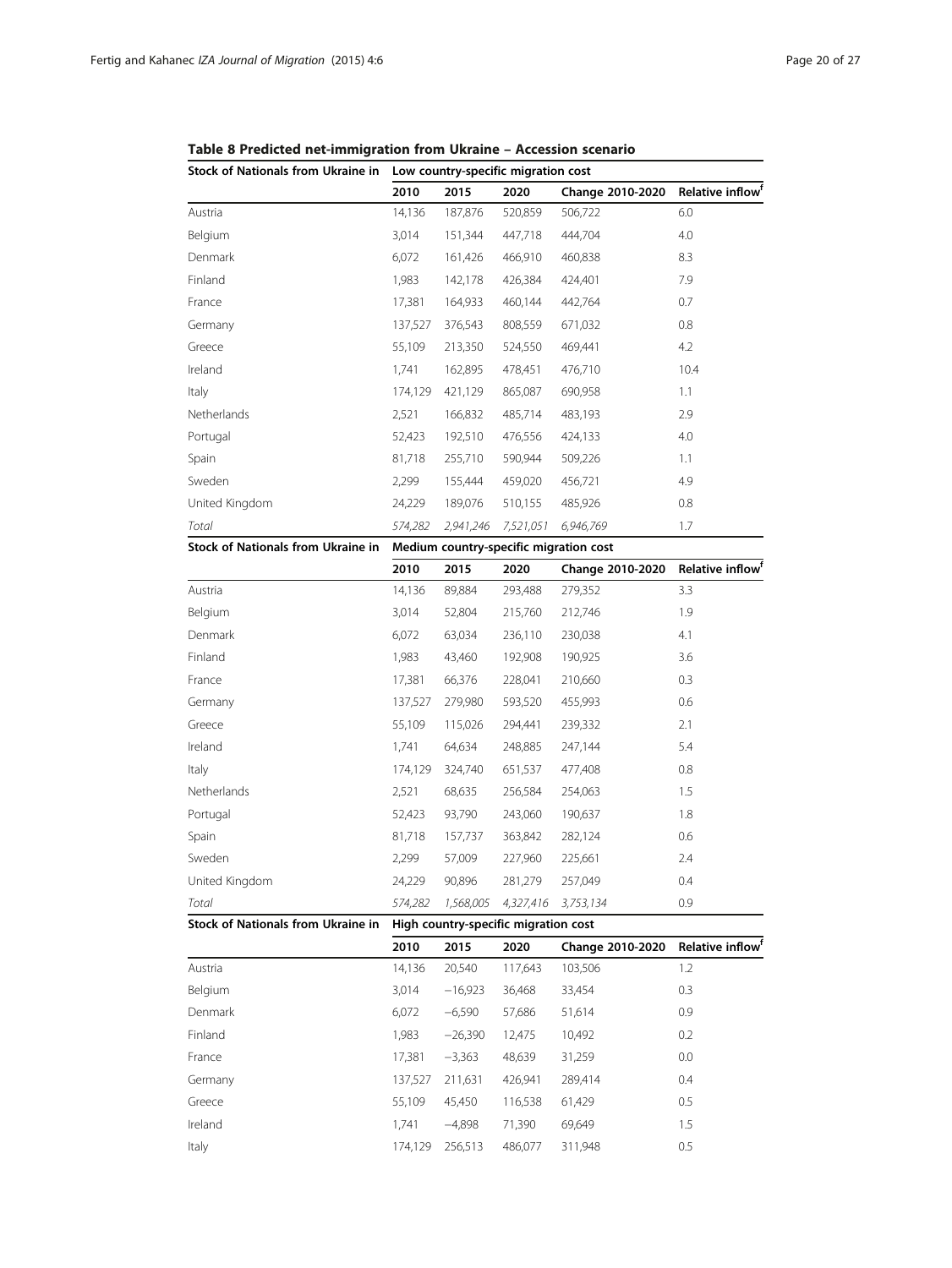| Netherlands    | 2,521   | $-852$    | 79.417    | 76.896    | 0.5 |
|----------------|---------|-----------|-----------|-----------|-----|
| Portugal       | 52.423  | 23.938    | 62.612    | 10.189    | 0.1 |
| Spain          | 81.718  | 88.406    | 188.199   | 106.481   | 0.2 |
| Sweden         | 2.299   | $-12.645$ | 49.343    | 47.044    | 0.5 |
| United Kingdom | 24.229  | 21.420    | 104.301   | 80.072    | 0.1 |
| Total          | 574.282 | 596.236   | 1,857,730 | 1.283.448 | 0.3 |

<span id="page-20-0"></span>Table 8 Predicted net-immigration from Ukraine – Accession scenario (Continued)

f Accumulated inflows relative to the population in 2010 (in percent).

| Table 9 Summary of forecasts for rest of EaP-countries, Macedonia, Montenegro and |  |
|-----------------------------------------------------------------------------------|--|
| Serbia                                                                            |  |

| 2010-2020: Predicted net-immigration from: To: | Armenia   | Azerbaijan | <b>Belarus</b> | Georgia |
|------------------------------------------------|-----------|------------|----------------|---------|
| Austria                                        | 26,346    | 15,904     | 6,640          | 27,507  |
| Belgium                                        | 24,647    | 9,644      | $-227$         | 24,777  |
| Denmark                                        | 24,726    | 11,009     | 1,099          | 25,256  |
| Finland                                        | 23,384    | 6,810      | $-3,366$       | 23,414  |
| France                                         | 23,160    | 5,873      | $-4,038$       | 23,097  |
| Germany                                        | 24,704    | 12,157     | 3,436          | 25,653  |
| Greece                                         | 21,349    | 169        | $-10,109$      | 20,589  |
| Ireland                                        | 25,817    | 14,458     | 4,831          | 26,806  |
| Italy                                          | 21,848    | 1,894      | $-7,150$       | 21,530  |
| Netherlands                                    | 26,070    | 15,174     | 5,587          | 27,114  |
| Portugal                                       | 19,303    | $-6,063$   | $-16,881$      | 17,889  |
| Spain                                          | 21,808    | $-973$     | $-10,869$      | 21,170  |
| Sweden                                         | 24,924    | 11,804     | 1,764          | 25,487  |
| United Kingdom                                 | 24,601    | 10,409     | 792            | 25,091  |
| Total                                          | 332,687   | 108,269    | $-28,492$      | 335,381 |
| 2010-2020: Predicted net-immigration from to   | Macedonia | Moldova    | Montenegro     | Serbia  |
| Austria                                        | 8,843     | 20,115     | 2,008          | 30,931  |
| Belgium                                        | 7,205     | 17,058     | 1,626          | 23,912  |
| Denmark                                        | 7,452     | 17,518     | 1,714          | 24,700  |
| Finland                                        | 6,502     | 16,035     | 1,461          | 21,580  |
| France                                         | 6,819     | 16,574     | 1,398          | 23,217  |
| Germany                                        | 10,203    | 17,716     | 1,717          | 57,246  |
| Greece                                         | 5,666     | 14,560     | 1,050          | 18,831  |
| Ireland                                        | 8,044     | 18,841     | 1,927          | 30,067  |
| Italy                                          | 10,254    | 23,743     | 1,171          | 20,353  |
| Netherlands                                    | 8,210     | 18,990     | 1,967          | 27,899  |
| Portugal                                       | 3,897     | 13,354     | 678            | 11,575  |
| Spain                                          | 4,933     | 14,824     | 984            | 15,912  |
| Sweden                                         | 7,504     | 17,676     | 1,747          | 25,959  |
| United Kingdom                                 | 7,735     | 18,176     | 1,674          | 26,705  |
| Total                                          | 103,267   | 245,180    | 21,122         | 358,887 |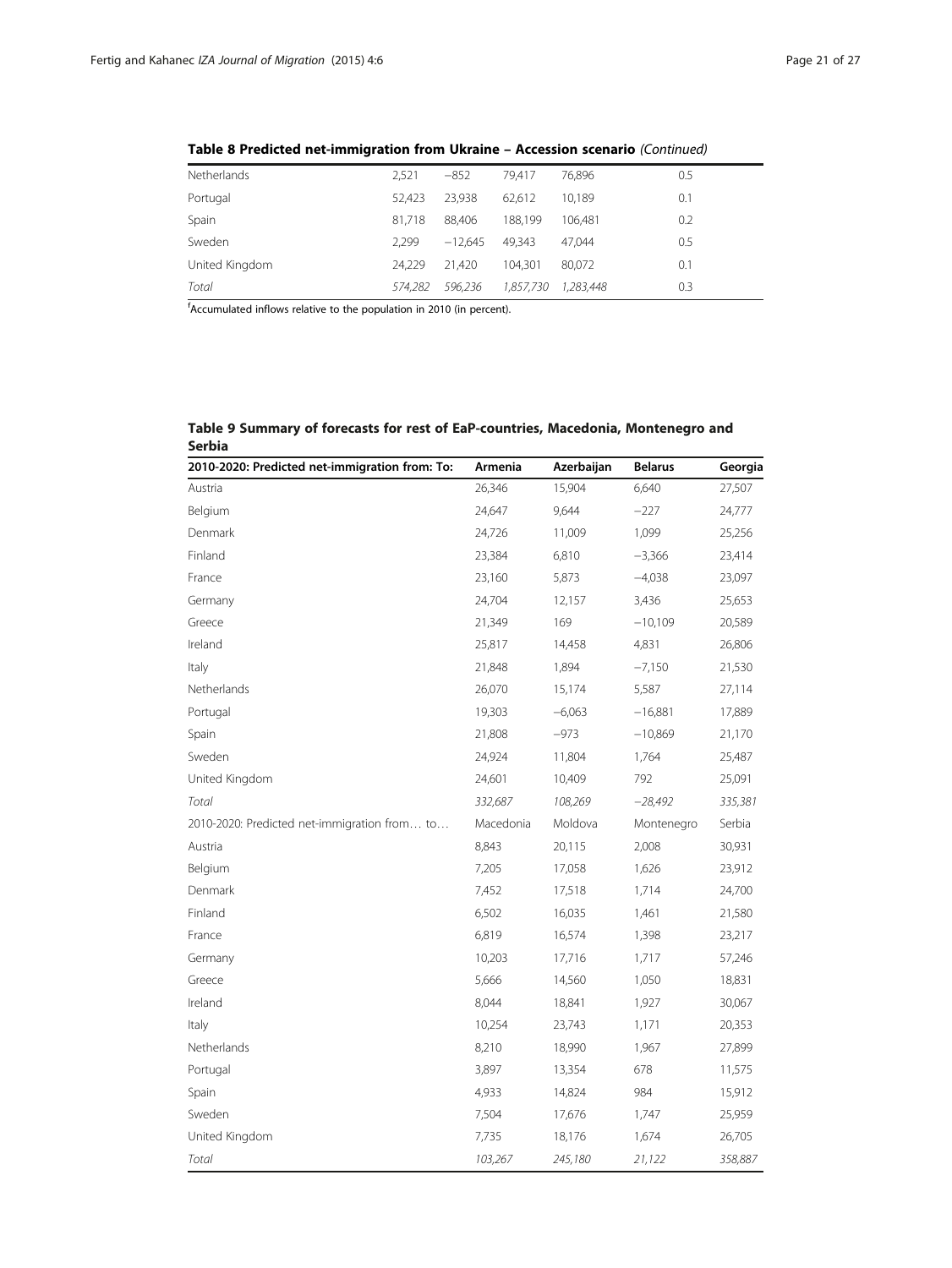Denmark, Germany, Ireland, the Netherlands, Sweden and the UK. For the rest of the destination countries, the model predicts no net-immigration $^{13}$ .

Figure 5 illustrates total annual inflows to the EU-14 from all countries under study (except Belarus, due to the above-mentioned data problems and resulting negative predictions). Extrapolating the status quo will result in total predicted inflows to the EU-14 countries between 0.1 and 0.2 million migrants per year. Due to the positive impact of the stock of migrants, these annual inflows display a slightly positive trend over time. In the accession scenario, predicted inflows increase to almost 0.3 million migrants per year during the assumed five year period of partial liberalization. After 2015, i.e., if we assume free access to the EU-14's labor markets, annual inflows amount to around 0.8 million persons per year, although the inflows are expected to go down after the fourth year after liberalization, which is in line with the results from our regression model. In both cases, the majority of them, of course, are predicted to come from Ukraine. Hence, even in the unlikely event of simultaneously liberalizing EU-14's labor markets to all these countries, there is no reason to expect overwhelming immigration.

Table [10](#page-22-0) summarizes the predicted inflows by destination for all countries under study, apart from Belarus. Accordingly, the predicted total net-immigration in absolute terms is the highest for Germany, Italy and Austria. Under the accession scenario with medium migration costs (post enlargement), Germany can expect slightly more than 0.6 million immigrants between 2010 and 2020, Italy slightly less than 0.6 million and Austria around 0.4 million. Portugal and Finland are found at the other end of the distribution.

However, Finland is among the main receiving countries if predicted inflows are related to the destination countries' population in 2010, and it is predicted to experience a population growth of around 5.5 percent due to these inflows, which is only exceeded by Ireland and Denmark. Hence, the distribution of net-immigration to the EU-14 in

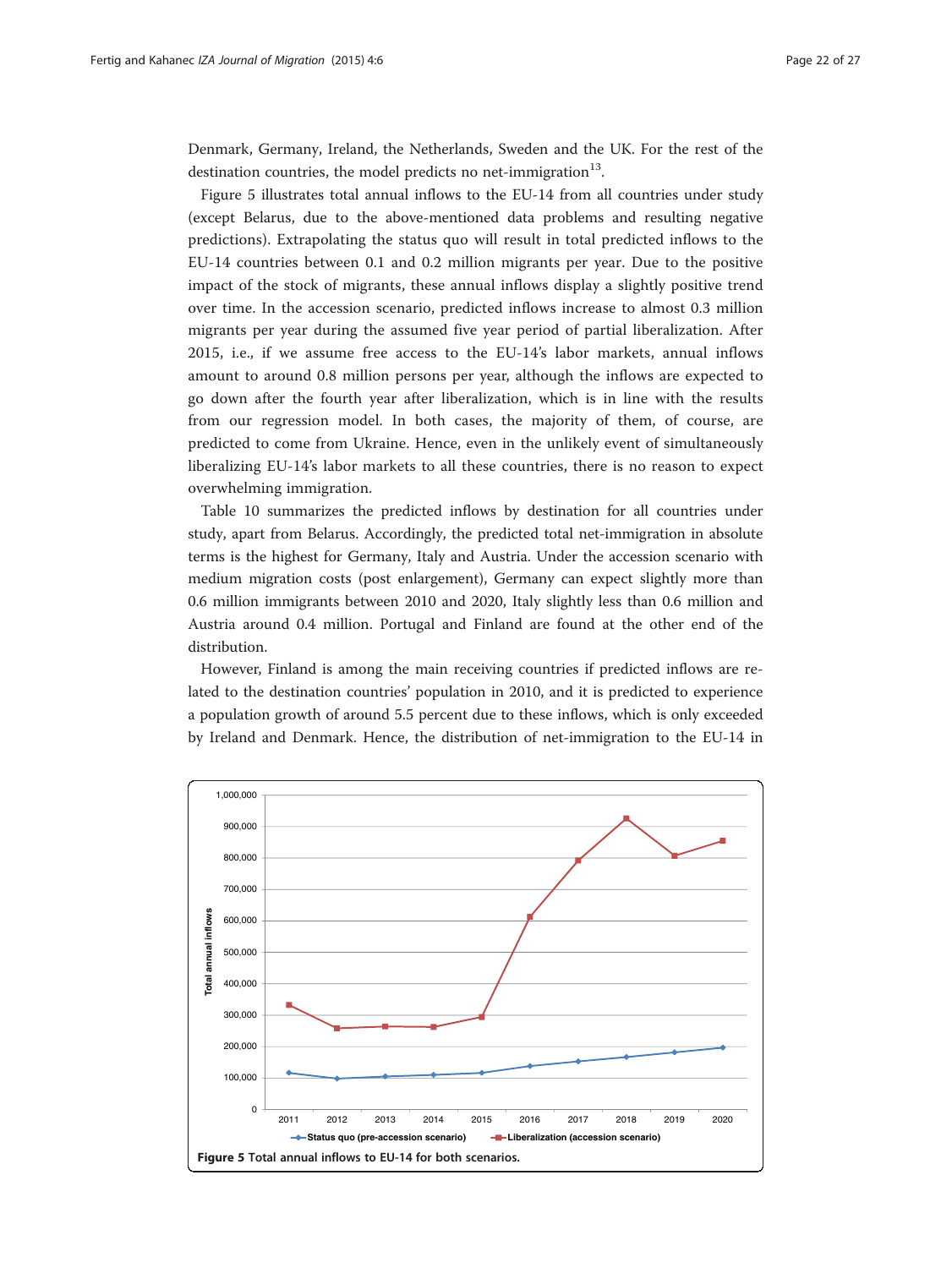| <b>Destination</b><br>country | Predicted absolute inflow 2010-2020 | Relative to population as of 2010<br>(in per cent) |
|-------------------------------|-------------------------------------|----------------------------------------------------|
| Germany                       | 640,530                             | 0.8                                                |
| Italy                         | 585,467                             | 1.0                                                |
| Austria                       | 430,302                             | 5.1                                                |
| Netherlands                   | 390,551                             | 2.3                                                |
| Ireland                       | 383,758                             | 8.4                                                |
| United Kingdom                | 382,033                             | 0.6                                                |
| Spain                         | 364,434                             | 0.8                                                |
| Denmark                       | 351,449                             | 6.3                                                |
| Sweden                        | 350,235                             | 3.7                                                |
| Belgium                       | 330,014                             | 3.0                                                |
| Greece                        | 327,423                             | 2.9                                                |
| France                        | 319,300                             | 0.5                                                |
| Finland                       | 297,209                             | 5.5                                                |
| Portugal                      | 252,426                             | 2.4                                                |

<span id="page-22-0"></span>Table 10 Predicted total net-immigration 2010–2020 by destination countries (Croatia, Macedonia, Montenegro, Serbia and all EaP-countries, except Belarus)

Note: Accession scenario with medium migration costs (post enlargement).

relative terms differs considerably from the distribution in absolute terms. The only destination country that is among the main receiving countries in both dimensions is Austria. By contrast, Germany and Italy can expect relative net-inflows of only around 1 percent.

# 6. Conclusions

The European Union's eastern enlargement sparked heated debates in Europe during the 2000s, which continue to date. The discourse revolves around issues such as the effects of migration on wages and employment, the propensity to take up or be attracted by welfare benefits, or social dumping. Given that much of this debate has been politicized, misinformed or based on outright myths, it is important to anchor it in sound analysis based on hard data.

This paper provides an evaluation of the scale of east–west European mobility under two key scenarios – the status quo and the liberalization of access to EU labor markets. Moreover, it also informs the broader debate about the determinants of migration by providing insights into the determinants of east–west migration in Europe following the 2004 enlargement of the European Union.

Using longitudinal data on bilateral flows between the EU-8 and EU-14, we estimate a robust prediction model that exhibits desirable properties. The key result is that while migration costs and economic conditions matter for east–west postenlargement migration flows, policy variables explain a greater part of the observed variation.

Informed by expert demographic and economic forecasts and assuming two archetypal policy scenarios, we provide out-of-sample projections of migration flows from the Eastern Partnership countries, Croatia, Macedonia, Montenegro and Serbia to the EU15 minus Luxembourg. The predicted migration flows are generally modest,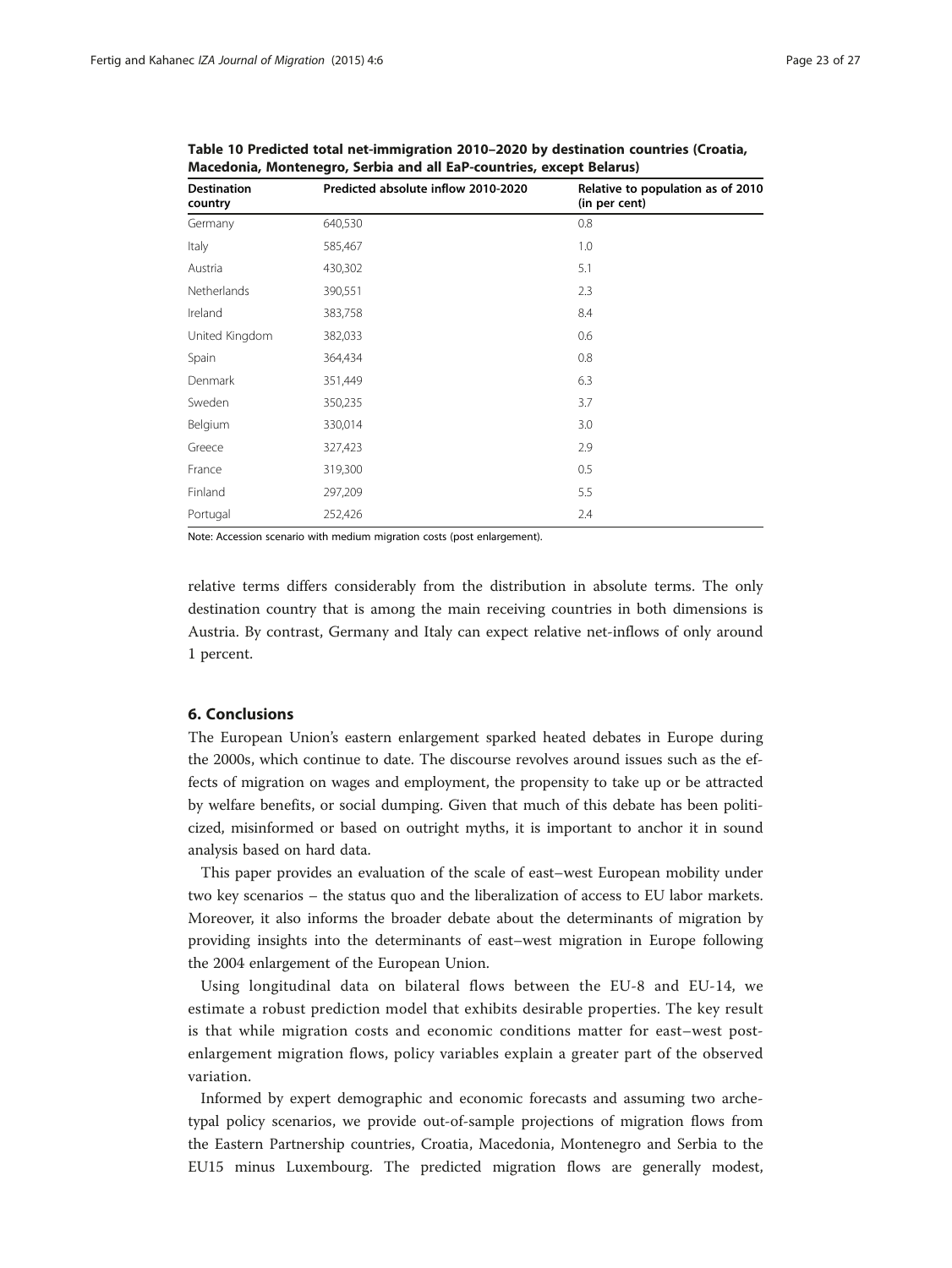remaining so even under the scenario of liberalized access to receiving labor markets. In fact, the predicted increase due to liberalization appears to be temporary, with the predicted incremental migration flows generally subsiding after several years. Ukraine will remain the country that sends the most migrants, mainly due to its size, while Germany, Italy and Austria will be among the countries receiving the most migrants in absolute terms. Overall, we predict that during 2010–2020, on average, 1.7 percent of populations of the studied countries (except Belarus) will decide to try their fate in the EU-15 minus Luxembourg under the status quo (pre-accession scenario), and 6.7 percent under liberalization (accession scenario). This implies that additional total inflow from all these countries over 2010–2020 corresponds to around only 0.3 percent of the receiving countries' populations as of 2010 under the pre-accession scenario and 1.5 percent under the accession scenario.

From a policy perspective, a key result is that migration policy frameworks matter, although the effect of liberalization of migrants' access to receiving labor markets is predicted to be temporary. A further implication is that a non-harmonized timing of liberalization across the receiving countries, as was the case for prior eastern enlargements, may divert migration flows and concentrate them in some receiving countries more than others. In this regard, our projections should be seen as indicators of the migration potential. In any case, based on a sound out-of-sample prediction, we conclude that aggregate migration potential is modest and that fears of mass migration from the EU's Eastern neighbors and Croatia are unjustified.

# Endnotes

<sup>1</sup>This was preceded by two waves of EU eastern enlargement, the first in 2004 when the Czech Republic, Estonia, Hungary, Latvia, Lithuania, Poland, Slovakia and Slovenia (along with Cyprus and Malta) and the second in 2007 when Bulgaria and Romania joined the EU.

 $^{2}$ Iceland and Turkey also obtained candidate status. Albania and Bosnia and Herzegovina are classified as potential candidates.

<sup>3</sup>EU-12 encompasses the following countries: Belgium, Denmark, France, Germany, Greece, Ireland, Luxembourg, the Netherlands, Portugal, Spain, Italy and the UK.

 $4$  A very similar picture emerges if we compare Germany, the Netherlands and the UK with other Mediterranean countries like Greece or even Italy.

5 See also Constant [\(2012\)](#page-25-0).

<sup>6</sup>In quantitative terms, this exclusion is negligible since the stock of migrants from the EU-8 living in Luxembourg amounts to merely 0.4 percent in 2009.

7 Partial liberalization signifies liberalization of labor market access in specified sectors or occupations, or a combination of them, typically based on job shortages.

<sup>8</sup>The findings of Elsner ([2013a,](#page-25-0) 2013b) that out-migration increases domestic wages implies that wages, and possibly unemployment rates as well, may be endogenous with respect to their effects of out-migration. If outmigration positively affects income or decreases unemployment rates in sending countries, the true (negative) effects of home income and employment rate variables on outmigration could be larger.

<sup>9</sup>Of course, the former Yugoslav countries look back on a common migration history with some EU Member States for a rather long time. However, the policy regimes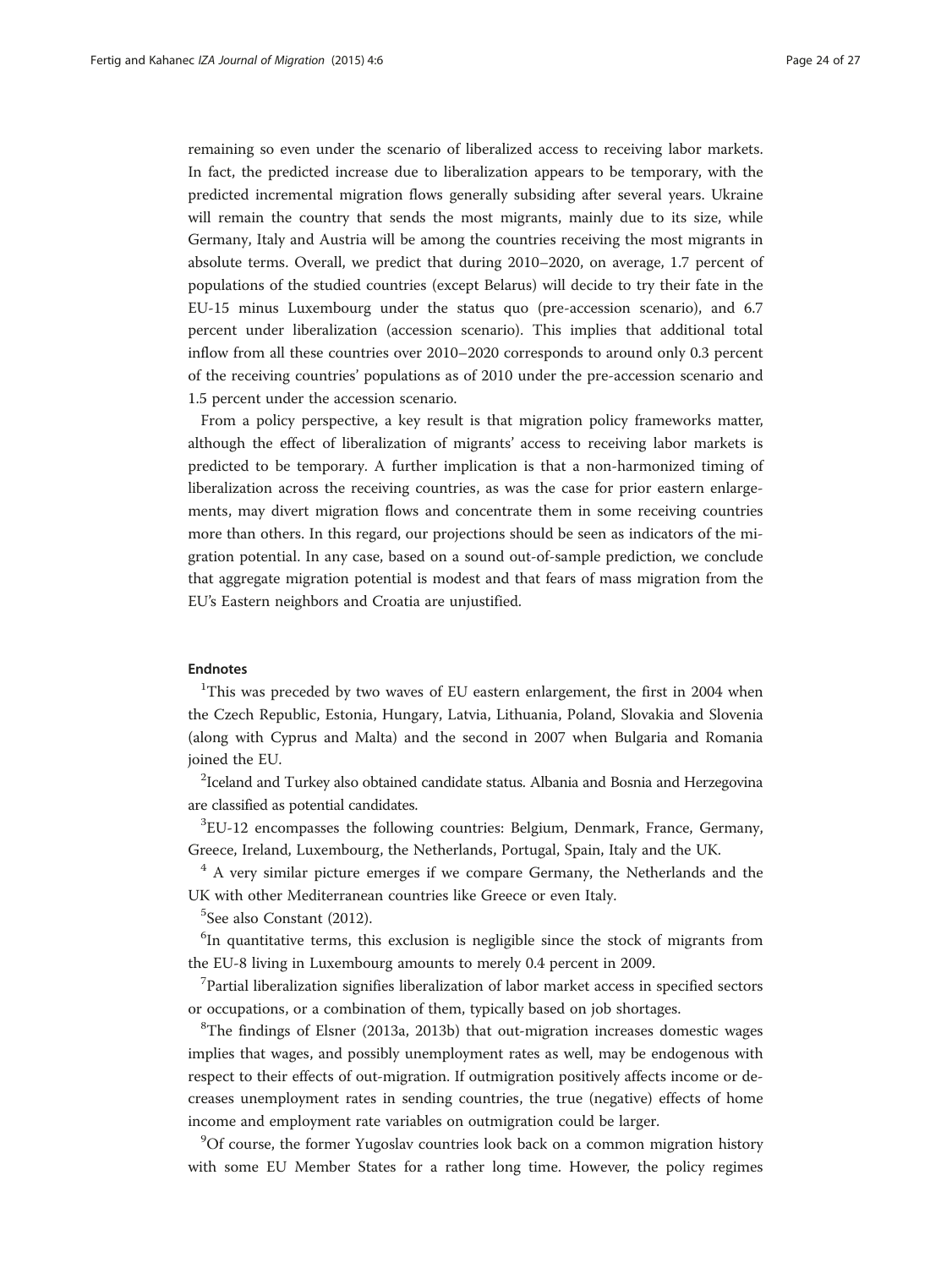under which this migration history occurred (guest or seasonal worker programs and refugee migration) were completely different from what we are interested in this paper.

 $10$ For Croatia, these projections are valid under the (counterfactual) assumption of no EU accession.

<sup>11</sup>The EU14 countries are divided into three groups according to their labor market situation in 2010: (i) high employment countries: Austria, Denmark and the Netherlands; (ii) medium employment countries: Belgium, Finland, France, Germany, Greece, Ireland, Italy, Portugal, Sweden and the United Kingdom; and (iii) low employment countries: Spain.

 $12$ For Belarus, the IMF reports an unemployment rate of 0.7% in 2010. Following the advice of national experts, we assumed the unemployment rate of 10% in 2010 and used the unemployment rate trends from Ukraine to generate forecasts for Belarus until 2020.

<sup>13</sup>However, we suspect that the underlying GDP and employment figures for Belarus might be biased upward. In such a case, our projections would be underestimated

# Appendix

#### Table A.1. Definition of policy regimes for workers from EU-8

Table A.1 presents the definition of policy variables measuring immigration policy regimes. Two policy dummies are distinguished: free movement and partial restrictions. Free movement equals one if the respective country allowed immigrants from the new member states to access the host country's labor market in the respective year, and zero otherwise. The second policy dummy variable equals one if in a given country and year only partial restriction on the inflow of workers to its labor market were applied, and zero otherwise.

| Member state       | Pre-accession period | Post-accession period  |
|--------------------|----------------------|------------------------|
| Austria            | Full restriction     | Full restriction       |
| Belgium            | Full restriction     | Partial restrictions   |
| Denmark            | Full restriction     | Partial restrictions   |
| Finland            | Full restriction     | Free access since 2006 |
| France             | Full restriction     | Free access since 2008 |
| Germany            | Full restriction     | Partial restrictions   |
| Greece             | Full restriction     | Free access since 2006 |
| Ireland            | Full restriction     | Free access since 2004 |
| <b>Italy</b>       | Full restriction     | Free access since 2006 |
| <b>Netherlands</b> | Full restriction     | Free access since 2007 |
| Portugal           | Full restriction     | Free access since 2006 |
| Spain              | Full restriction     | Free access since 2006 |
| Sweden             | Full restriction     | Free access since 2004 |
| United Kingdom     | Full restriction     | Free access since 2004 |

European Commission [\(2008\)](#page-25-0), Table [1](#page-5-0), p. 111.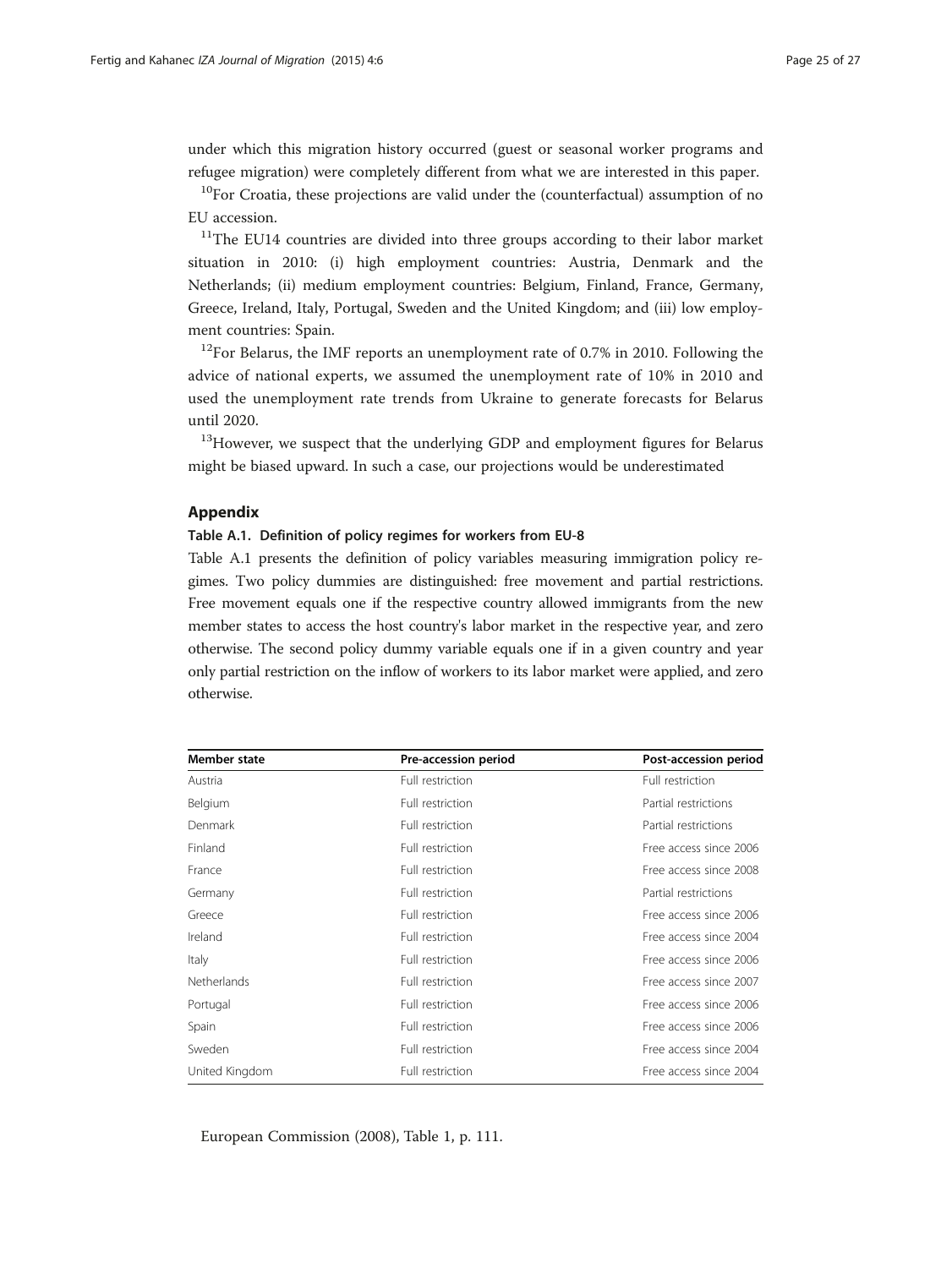#### <span id="page-25-0"></span>Competing interests

The IZA Journal of Migration is committed to the IZA Guiding Principles of Research Integrity. All authors declare that they have observed these principles.

#### Acknowledgement

This paper expands on a research project entitled "Costs and Benefits of Labour Mobility between the EU and the Eastern Partnership Partner Countries" funded by the European Commission during 2011–2013 under the reference number EuropeAid/130215/C/SER/Multi. The authors thank the project consortium and national experts as well as the European Commission for inspiring this paper and for useful discussions which helped to validate our data and form our ideas about east–west mobility in Europe. Martin Kahanec acknowledges the financial support of the Eduworks Marie Curie Initial Training Network Project (PITN-GA-2013-608311) of the European Commission's 7th Framework Programme. Furthermore, we are grateful to an anonymous referee for very constructive and helpful comments. Any opinions expressed in this study are of the authors and do not necessarily represent the opinion of the European Commission or any partner in the project consortium. We thank Richard Forsythe for a language check of the manuscript. We remain responsible for any remaining errors. Responsible editor: Amelie Constant

#### Author details

<sup>1</sup>(ISG-Cologne and IZA), Bonn, Germany. <sup>2</sup>(Central European University, IZA and CELSI), Nádor u. 9, H-1051, Budapest, Hungary.

## Received: 16 May 2014 Accepted: 2 February 2015 Published online: 26 March 2015

#### References

- Bauer, Thomas and Klaus F. Zimmermann (1999), Assessment of Possible Migration Pressure and its Labour Market Impact Following EU Enlargement to Central and Eastern Europe. Bonn: IZA and London: CEPR.
- Beck N, Katz JN (1995) What to do (and not to do) with time-series cross-section data. American Political Science Review 89:634–647
- Biavaschi C, Zimmermann KF (2014) Eastern partnership migrants in Germany: outcomes, potentials and challenges. IZA Journal of European Labor Studies 3:7
- Bover, Olympia and Pilar Velilla (2001), Migrations in Spain: Historical Background and Current Trends. Bonn: Institute for the Study of Labor (IZA); IZA Discussion Paper No. 88, IZA-Bonn
- Brücker, Herbert, Timo Baas, Iskra Beleva, Simone Bertoli, Tito Boeri, Andreas Damelang, Laetitia Duval, Andreas Hauptmann, Agnieszka Fihel, Peter Huber, Anna Iara, Artjoms Ivlevs, Elke J. Jahn, Pawel Kaczmarczyk, Michael E. Landesmann, Joanna Mackiewicz-Lyziak, Mattia Makovec, Paola Monti, Klaus Nowotny, Marek Okólski, Sándor Richter, Richard Upward, Hermine Vidovic, Katja Wolf, Nina Wolfeil, Peter Wright, Krisjane Zaiga and Anna Zylicz (2009), Labour mobility within the EU in the context of enlargement and the functioning of the transitional arrangements. Final Report of the European Integration Consortium on behalf of the Employment, Social Affairs and Equal Opportunities Directorate General of the European Commission, Nürnberg, European Integration Consortium (IAB, CMR, fRDB, GEP, WIFO, wiiw).
- Clark K, Drinkwater S (2014) Labour migration to the UK from Eastern partnership countries. IZA Journal of European Labor Studies 3:15
- Constant AF (2012) Sizing It Up: Labor Migration Lessons of the EU Enlargement to 27. In: Gortázar C, Parra C, Segaert B, Timmerman C (eds) European Migration and Asylum Policies: Coherence or Contradiction. Bruylant, Belgium, pp 49–77
- Constant AF, Massey DS (2005) Labor market segmentation and the earnings of german guestworkers. Popul Res Policy Rev 24(6):5–30
- Constant A, Kahanec M, Zimmermann KF (2009) Attitudes towards immigrants, other integration barriers, and their veracity. Int J Manpow 30(1/2):5–14
- Danzer AM, Dietz B (2014) Labour migration from eastern Europe and the EU's quest for talents. J Common Mark Stud 52(2):183–199
- DeGiorgi G, Pellizzari M (2009) Welfare migration in Europe. Labour Econ 16(4):353–363
- Dustmann, Christian and Tommaso Frattini (2011), Immigration: The European Experience. Bonn: Institute for the Study of Labor (IZA); IZA Discussion Paper No. 6261, IZA-Bonn.

Duszczyk, Maciej, Marek Góra and Paweł Kaczmarczyk (2013), Costs and Benefits of Labour Mobility between the EU and the Eastern Partnership Partner Countries, IZA. Available at<http://www.iza.org/files/ENPIpoland.pdf>

- Elsner B (2013a) Does emigration benefit the stayers? evidence from EU enlargement. J Popul Econ 26(2):531–553 Elsner B (2013b) Emigration and wages: the EU enlargement experiment. J Int Econ 91(1):154–163
- European Commission (2008), Employment in Europe 2008. Luxembourg; Office for Official Publications of the European Communities 2008.

Farré L, Rodríguez-Planas N (2014) Immigrants from eastern partnership (EaP) countries in Spain. IZA Journal of European Labor Studies 3:1

Fertig M (2001) The economic impact of EU-enlargement: assessing the migration potential. Empir Econ 26:707–720 Fertig M, Schmidt CM (2001) Aggregate-Level Migration Studies as a Tool for Forecasting Future Migration Streams. In: Djajic S (ed) International Migration: Trends. Routledge, Policies and Economic Impact, pp 110–136

- Fertig, Michael and Christoph M. Schmidt (2002), Mobility within Europe What do we)still not) know? Bonn: Institute for the Study of Labor (IZA); IZA Discussion paper No. 447, IZA-Bonn
- Giulietti C, Guzi M, Kahanec M, Zimmermann KF (2013) Unemployment benefits and immigration: evidence from the EU. Int J Manpow 34(1/2):24–38

Hatton TJ (2005) Explaining trends in UK immigration. J Popul Econ 18:719–740 Hatton TJ (1995) A Model of UK emigration, 1870–1913. Rev Econ Stat 77:407–415